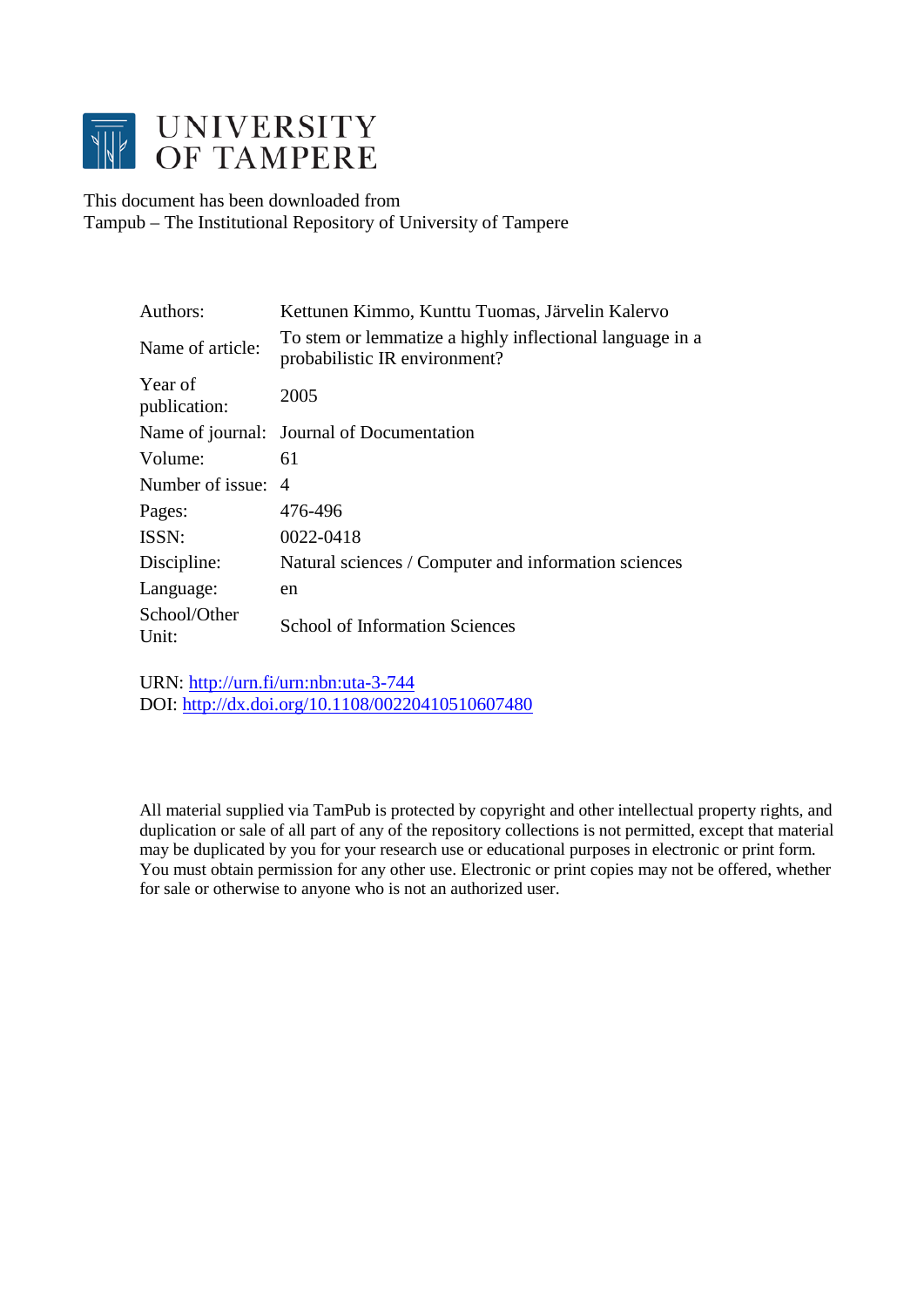**To stem or lemmatize a highly inflectional language in a probabilistic IR environment?**

**Kettunen, Kimmo, Kunttu, Tuomas and Järvelin, Kalervo**

**University of Tampere Department of Information Studies, Kanslerinrinne 1, FIN-33014, University of Tampere, Finland [lokike@uta.fi](mailto:lokike@uta.fi)**

**University of Tampere Department of Information Studies, Kanslerinrinne 1, FIN-33014, University of Tampere, Finland [Tuomas.Kunttu@uta.fi](mailto:Tuomas.Kunttu@uta.fi)**

**University of Tampere Department of Information Studies, Kanslerinrinne 1, FIN-33014, University of Tampere, Finland [likaja@uta.fi](mailto:likaja@uta.fi)**

### **Keywords: morphological processing, probabilistic IR, comparison of methods**

Effects of three different morphological methods - lemmatization, stemming and inflectional stem generation - for Finnish are compared in a probabilistic IR environment (INQUERY). Evaluation is done using a four point relevance scale which is partitioned differently in different test settings. Results show that inflectional stem generation which has not been used much in IR, compares well with lemmatization in a best-match IR environment. Differences in performance between inflectional stem generation and lemmatization are small and they are not statistically significant in most of the tested settings*.* It is also shown that hitherto a rather neglected method of morphological processing for Finnish, stemming, performs reasonably well although the stemmer used – a Porter stemmer implementation – is far from optimal for a morphologically complex language like Finnish. In another series of tests, the effects of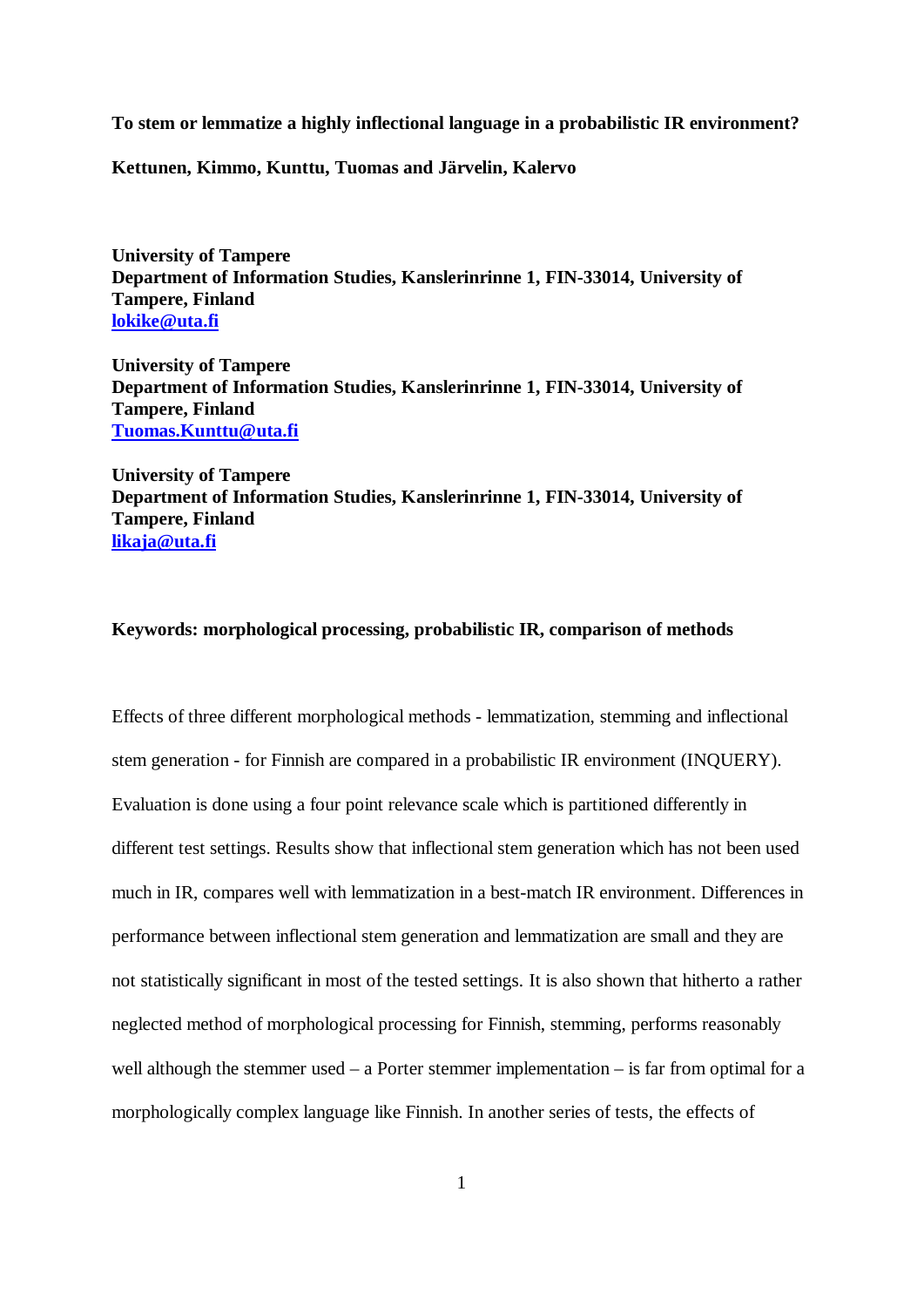compound splitting and derivational expansion of queries are tested.

### **Introduction**

Morphological variation of the search keys and its handling for IR purposes has been studied quite extensively during the last decades. Four different language dependent methods exist for the handling of morphological variation: lemmatization, stemming, stem generation and full form generation of words. Also a variety of language independent methods, such as n-grams and other fuzzy matching methods have been proposed. Some of the language dependent methods can be considered better for a certain morphological type of language. Some do not fit a specific language at all. Lemmatization has been successful for a variety of languages, but also stemming has still been used extensively. New insights have been gained and more interesting languages have also been studied during the 1990's with stemming.

Several morphological methods have been used in best-match environments. *Stemming,* i.e. many-to-one mapping where semantically related distinct word forms are reduced to identical stems, has been quite popular with several languages. Popovič and Willet (1992) showed that both stemming and manual truncation work well for Slovene in a best-match environment (INSTRUCT). Mayfield and McNamee (2003) have tested stemming and different *n-gram* methods for a variety of languages, which include e.g. Swedish, German, and Finnish. Sever and Bitirim (2003) tested three different types of stemmers for Turkish in a vector space model (SMART) and found stemming a suitable method for Turkish. It increased search precision by approximately 25 % when compared to no stemming at all. Tomlinson (2002, 2003) describes results for  $8 - 9$  European languages using lexical and algorithmic stemming. In Kraaij and Pohlman (1996) and Braschler and Ripplinger (2003) several different types of stemmers are introduced for Dutch and German, respectively. Other morphologically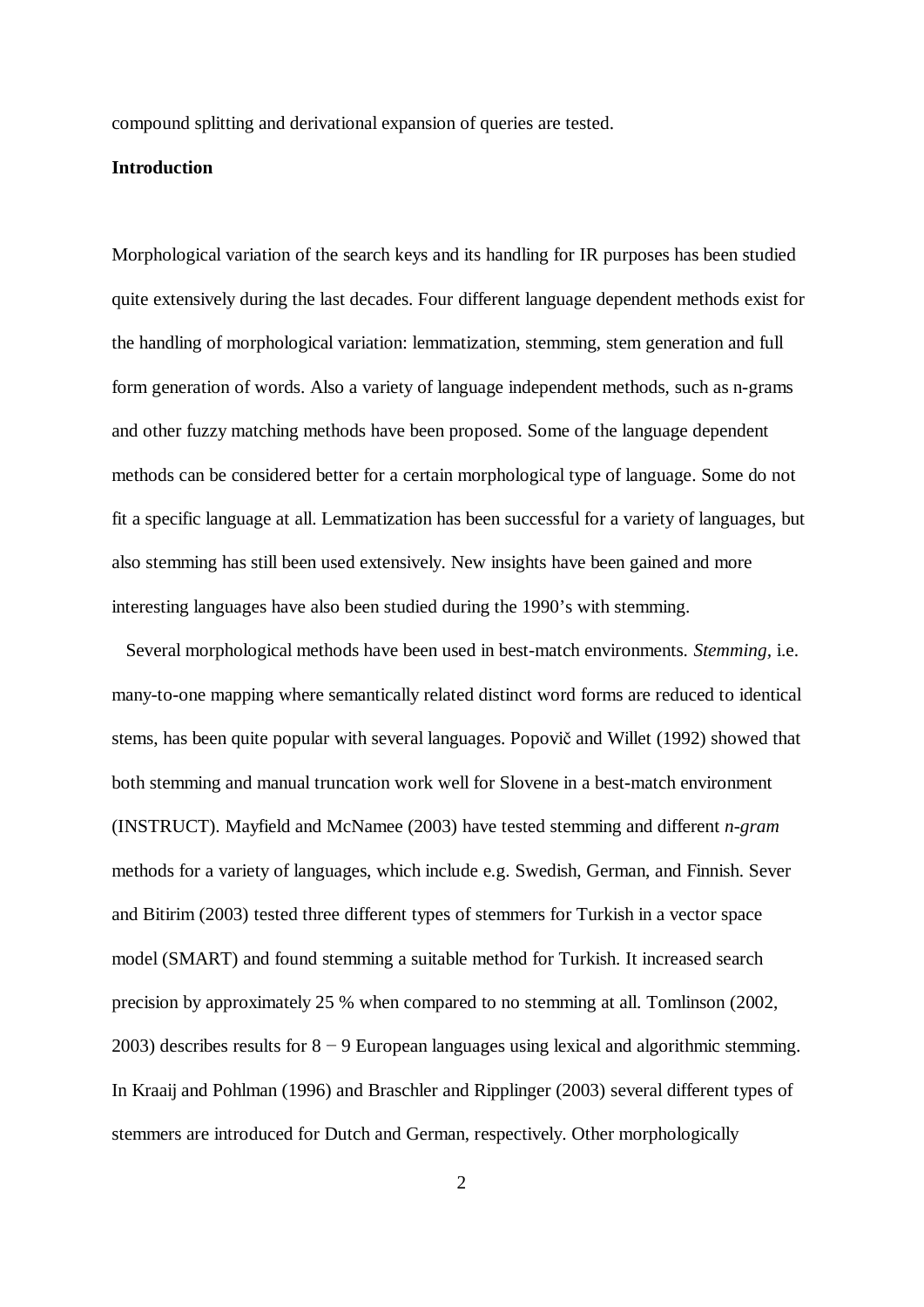interesting languages studied recently include for example Amharic (Alemayehu and Willet, 2003), Arabic (e.g. Abu-Salem and others, 1999), Latin (Schinke and others, 1996), and Portuguese (Silva and Oliveira, 2003). The morphological complexity of the languages in these studies varies, but all of the studies include at least one language that is morphologically somewhat complex. However, it is far from obvious which morphological method one should use in a best-match environment for highly inflectional languages.

Finnish is well known for its morphological complexity. Due to the rich morphology of Finnish inflected word forms or ad hoc truncated general forms are not considered as good search keys for information retrieval in Finnish documents. Some kind of morphological processing of the search keys is needed for getting satisfactory results. In the case of Finnish, however, e.g. stemming has not been considered a suitable method and full form generation is clearly unpractical due to the number of different possible surface forms. The computational burden of 28 (2\*14) case forms in singular and plural would already be high for the retrieval system. Moreover, Finnish nouns may in principle have about 2200 inflected forms – many of them quite unlikely, though (Karlsson, 1983, 1986). Therefore the Finnish language is a particularly suitable environment for comparing alternative methods for morphological processing in a best-match environment.

Automatic stem generation and lemmatization programs for Finnish have been implemented since early 1980's and they have been used in information retrieval systems. The most prominent stem generation programs have been Finstems (Koskenniemi, 1985) and Hahmotin by Kielikone Ltd. (Alkula, 2000). Given an input word in base form, these programs are able to generate all the varying inflectional stems for the word. Depending on the input noun,  $1 - 5$ different stems (including the base form) are produced for a noun. These stems cover all the variation that occurs in the stems, and the grammatically possible ca. 2200 inflected forms are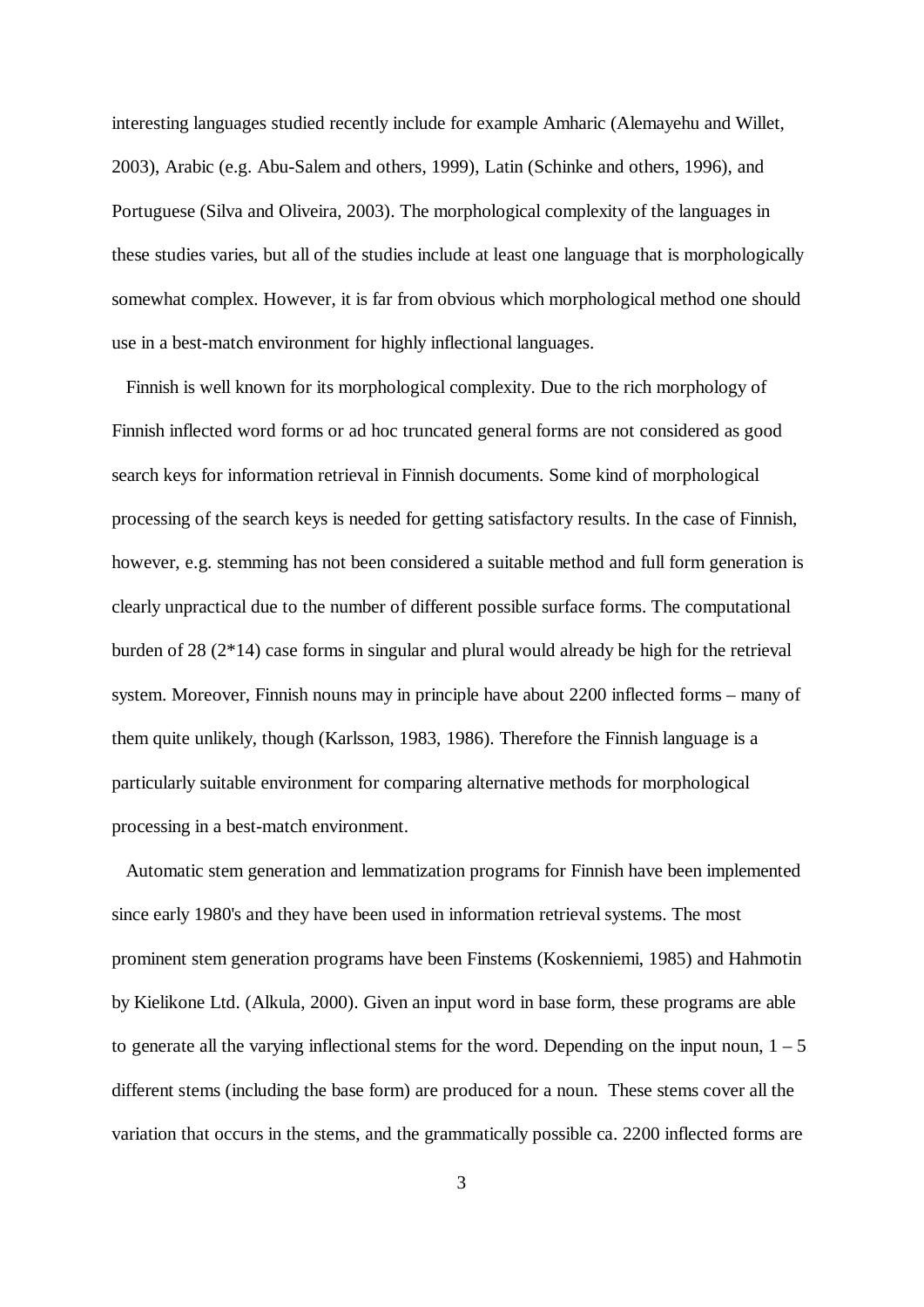produced by concatenating case endings, possessive endings, clitics etc. after each other to appropriate stems. Thus the approach of using inflectional stems in IR to cover morphological variation of the search keys is quite promising. All stemmers, in particular stemmers based on suffix stripping, do not take this feature of Finnish into account.

There are also at least three different morphological lemmatizers for Finnish: FINTWOL (Koskenniemi, 1983), Morfo (Jäppinen and Ylilammi, 1986) and Ment (Blåberg, 1994). A lemmatizer analyzes inflected word forms and returns their base forms. If an inflected word form is ambiguous, several base forms are returned. Analysis of a lemmatizer is based on a set of rules and use of a large lexicon with tens of thousands of entries.

 General overall evaluation of the value of lemmatization and stem generation programs for Finnish IR in a Boolean retrieval environment has been published recently in (Alkula, 2000, 2001). The programs evaluated were Hahmotin, FINTWOL and Morfo. Morphological lemmatization and stem generation were tested with different types of indexes (lemmatized index, with compounds split and compounds as such, and inflected index) and manual truncation of the search keys by a seasoned user was tried out as well. Two of these methods, lemmatization and stem generation, are studied in this study in a best-match system. Two other methods, namely stemmed query keys and plain unprocessed query words as such are also tested.

In this paper, we show the performance results of lemmatization, stem generation and stemming for Finnish. The research problems of this paper are as follows:

- How do lemmatization and inflectional stem generation compare in a probabilistic environment?
- Is a stemmer a realistic alternative for handling of the morphology of a highly inflectional language, such as Finnish, for IR?

4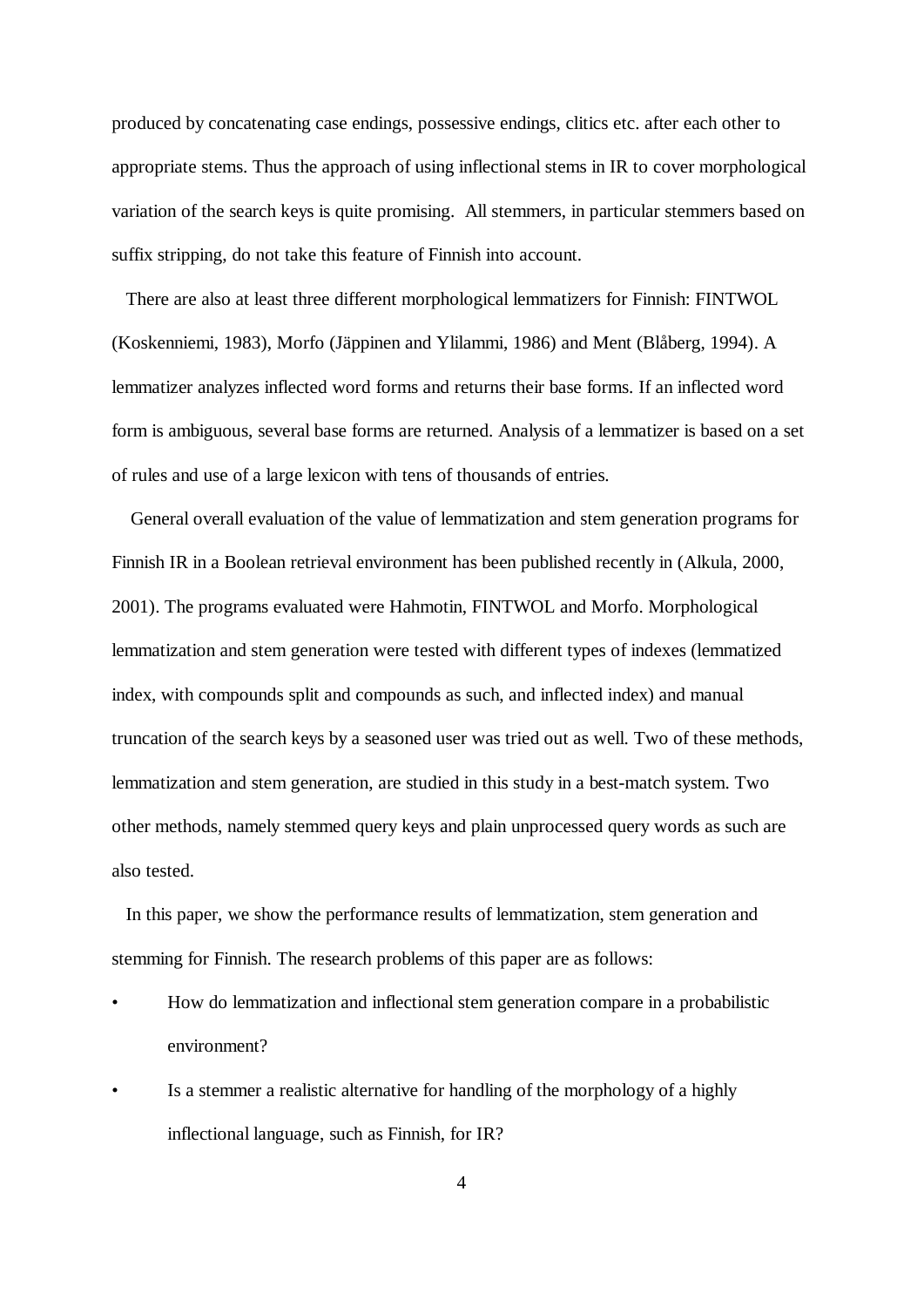Is simulation of truncation feasible in a best-match system?

 As sub-problems compound splitting, derivational queries, and different types of topics are studied.

 In the next section we present data and methods of the study; after that stemming, stem generation and lemmatization are discussed and defined**.** Following that we present our results. The two last sections contain discussion and conclusions.

#### **Data and methods**

The tests of this study were conducted in the Information Retrieval Laboratory of the Department of Information Studies, University of Tampere. Actual searches were conducted with a probabilistic partial match system, INQUERY, version 3.1 (Callan and others, 1992, Broglio and others, 1995) with two partly different testing environments.

The test collection, TUTK, contains a full text database of newspaper articles published in three Finnish newspapers in  $1988 - 1992$ . The newspapers are Aamulehti (a general newspaper), Keskisuomalainen (a general newspaper) and Kauppalehti (an economics oriented five day newspaper) and the database consists of 53 893 articles. The articles represent different sections of the newspapers, mostly economics (from all sections of Kauppalehti, some 16 000 articles), and foreign and international affairs (Aamulehti, some 25 000 articles) and articles from all sections of Keskisuomalainen (some 13 000 articles). (Sormunen, 2000, Kekäläinen, 1999).

Articles of the database are fairly short on average. Typical text paragraphs are two or three sentences in length. The topic set consists of 30 topics (Sormunen, 2000). Topics are long: the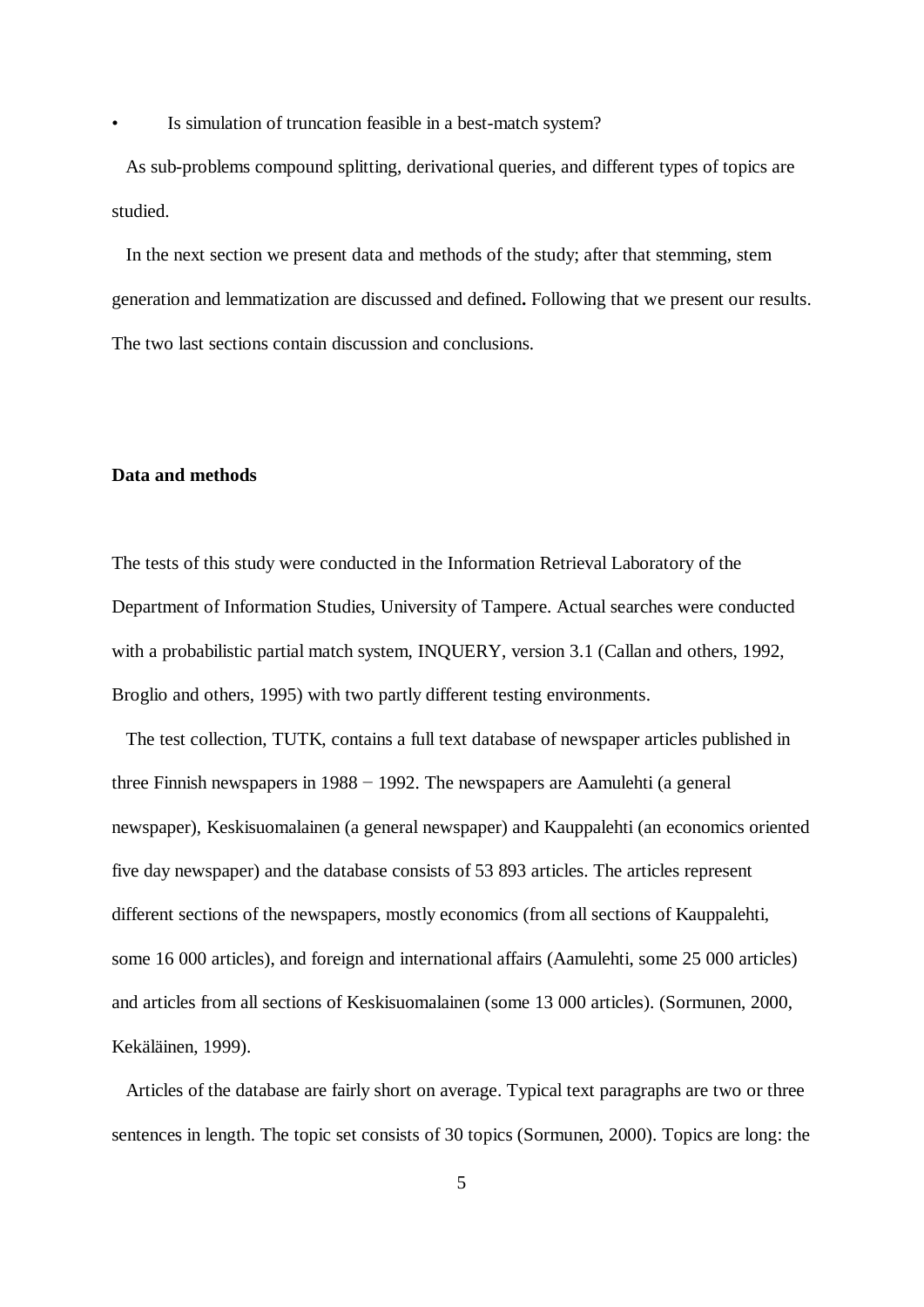mean length of the original topics is 17.4 words. When stop words are omitted, the mean length is 15.06 words per topic. Statistics derived from the text database and the associated topics are shown in Table I.

**Table I.** Statistics of the text database and topics

|    | <b>Characteristics of TUTK and topics</b>   | <b>Source of</b> |                                          |
|----|---------------------------------------------|------------------|------------------------------------------|
|    |                                             |                  | information                              |
| 1. | Number of documents                         | 53 893           | Sormunen (2000),<br><b>INQUERY</b> count |
| 2. | Number of topics                            | 30               | Sormunen (2000)                          |
| 3. | Mean words per topic, original              | 17.4             | Computed                                 |
| 4. | Mean words per topic, stop words<br>removed | 15.04            | Computed                                 |
| 5. | Mean number of words per<br>document        | 218.06           | computed $(\frac{\#7}{\#1})$             |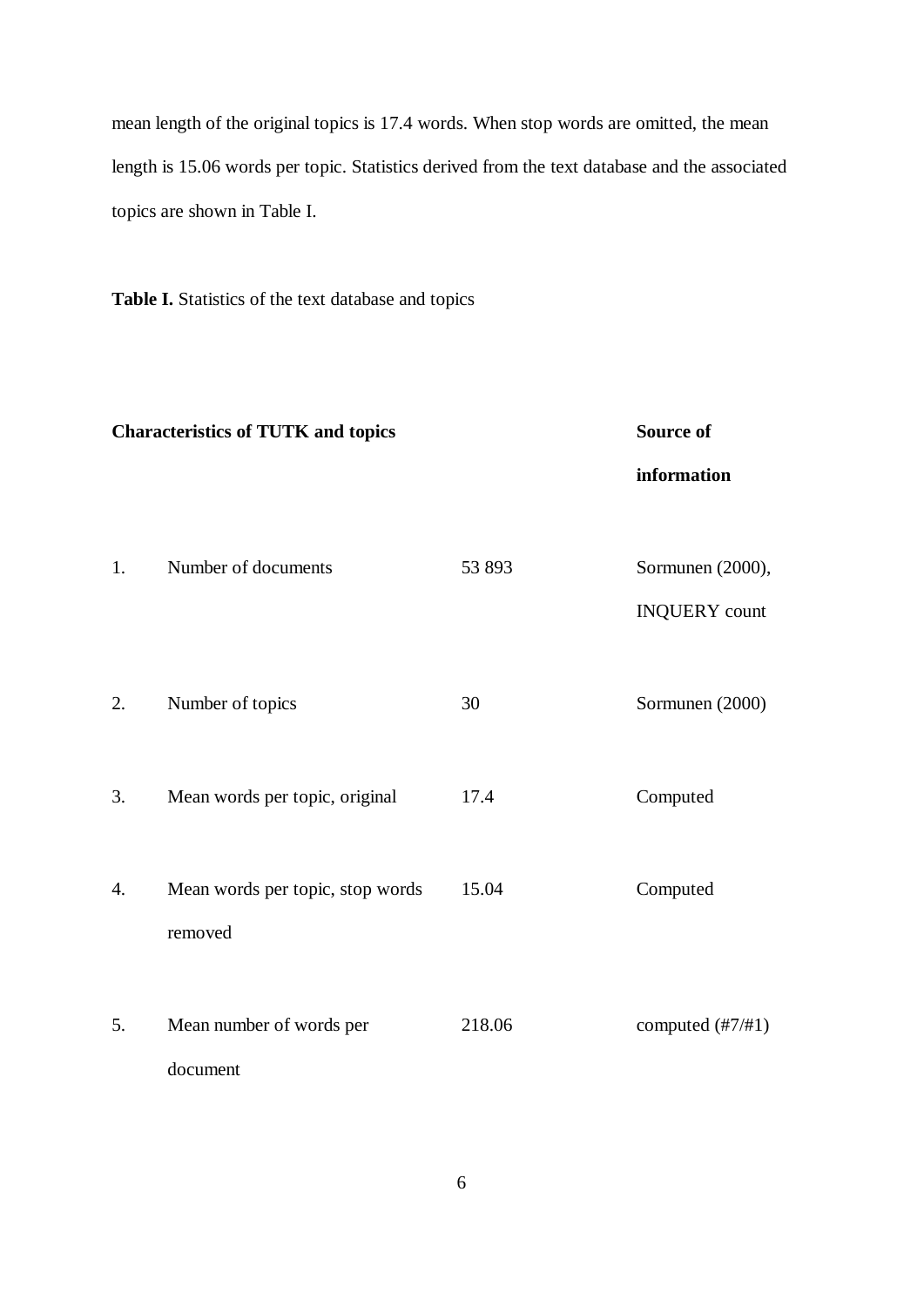| 6. | Number of inflected word-form types 709 317                        |            | size of the inflected |
|----|--------------------------------------------------------------------|------------|-----------------------|
|    | in the database                                                    |            | index, computed       |
| 7. | Number of word-form tokens in the                                  | 11 752 290 | word-form types *     |
|    | database                                                           |            | frequencies           |
| 8. | Mean length of word-form types in<br>characters                    | 13.14      | Computed              |
| 9. | Mean length of the word-form<br>tokens weighted with the frequency | 8.03       | Computed              |
|    | of the words                                                       |            |                       |

# **Relevance levels of TUTK**

Sormunen (2000, p. 63) describes the relevance levels of TUTK test collection. A four point scale is used and its interpretation is in Table II.

**Table II**. Relevance levels of TUTK interpreted.

**Relevance Document is**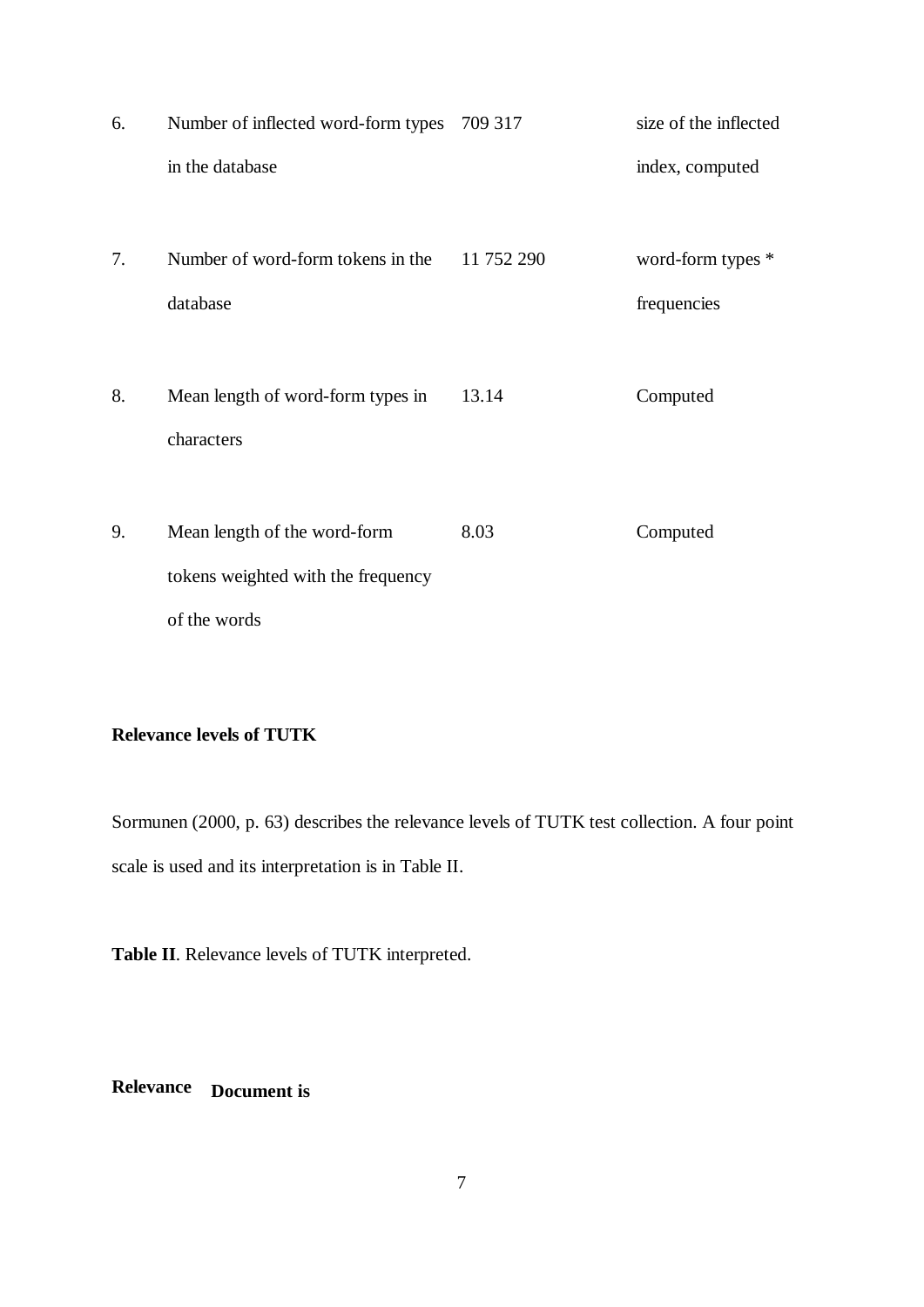#### **level**

## 0 totally off target.

- 1 marginally relevant, refers to the topic but does not convey more information than the topic description itself.
- 2 relevant, contains some new facts about the topic.
- 3 highly relevant, contains valuable information, the article's main focus is on the topic.

In the first testing environment of this study, *Environment One*, queries were both performed on separate relevance level 3 and on binary relevance level. Binary relevance level was created from the original four levels by combining levels 2 and 3 as relevant; levels 0 and 1 were considered irrelevant. Relevance level 3 is referred to in performance tables as *stringent*, and binary level as *normal*.

In *Environment Two* (Kunttu, 2003), the relevance scales of the TUTK collection were used in a slightly different way. Here *liberal* scale included all the relevance levels 1 – 3, *normal* and *stringent* scales were the same as in Environment One.

## **Methods**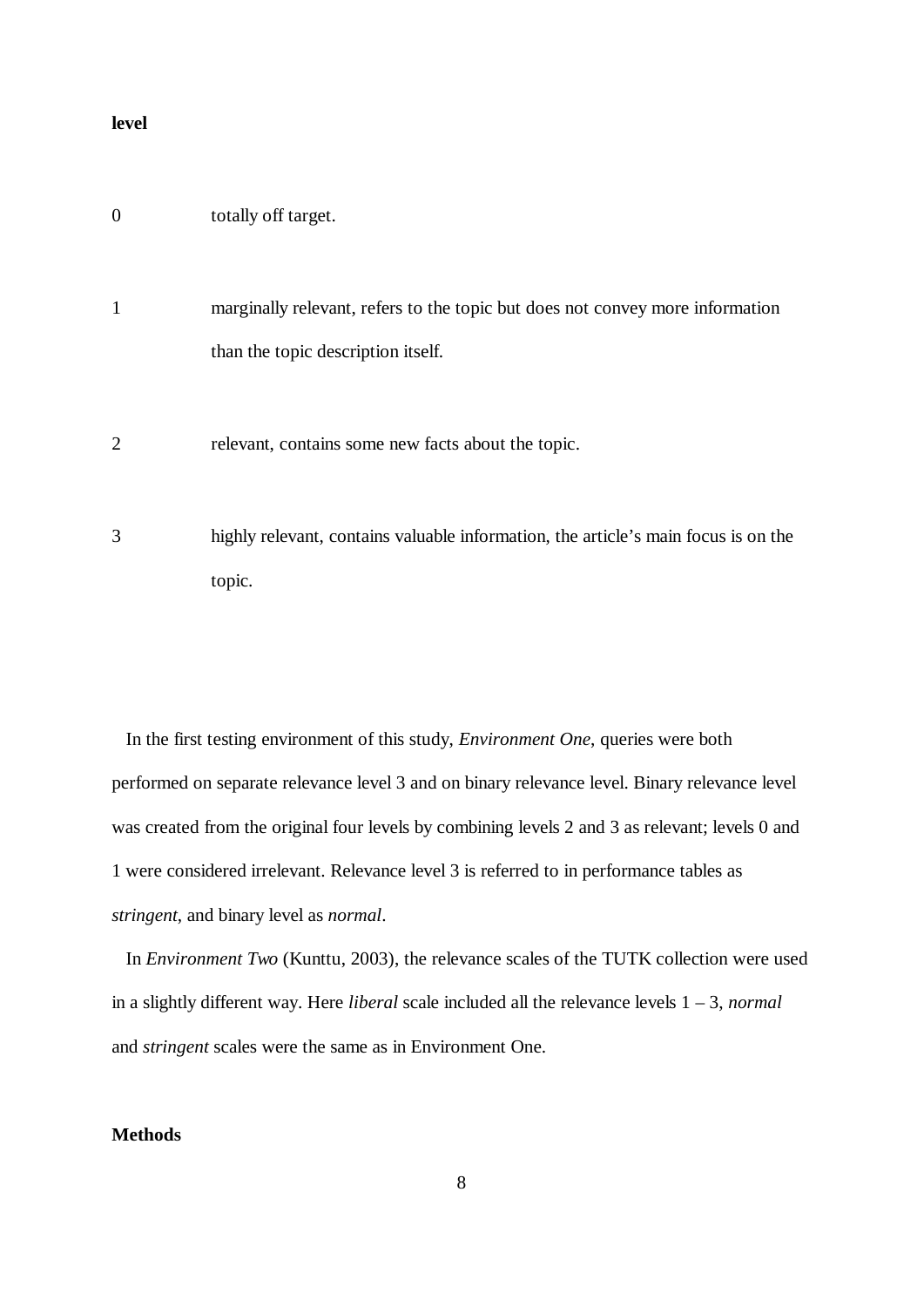The main purpose of this study was to compare three different morphological methods in a best-match IR environment. Three of the programs, Finstems,  $\text{FINTWOL1}[^1]$ , and Snowball<sup>[2</sup>], were obtained from external sources. The fourth program, MaxStemma, was implemented by the first author in early 1990's. Its original version is described in more detail in (Kettunen, 1991a, 1991b).

Before going on to the test procedure, a short discussion about terms **lemmatization, stem generation** and **stemming** is necessary.

In linguistics stem is defined as a basic unit from which inflected word forms are generated by adding affixes (Matthews, 1991). This is also the starting point of the approach taken in the development of MaxStemma and Finstems: stems are generated from input base forms for further use. Stemming, then, as it is used in the IR literature has different goals: a stemmer analyses inflected word forms and produces conflated stems that can be used in information retrieval. While linguistic stems are linguistically motivated basic elements of surface form production, stems in IR may be almost anything: stems or roots or ad hoc truncated forms that can be adjusted to varying IR needs.

Stem generators used in this study, MaxStemma and Finstems, work in the following fashion: given the base word form (nominative singular for nouns), they produce all the differing inflectional stems of the words. Depending on the input noun,  $1 - 5$  different stems (including the base form) are produced for a noun. E.g., if the input word is *kissa ('cat'),* the programs would generate the following inflectional stems for the word*: kissa, kissoi, kissoj.*

Snowball, the stemmer used in this study, returns stems out of inflected word forms. Snowball is a Lovins' style stemmer that strips off suffixes from the input word according to a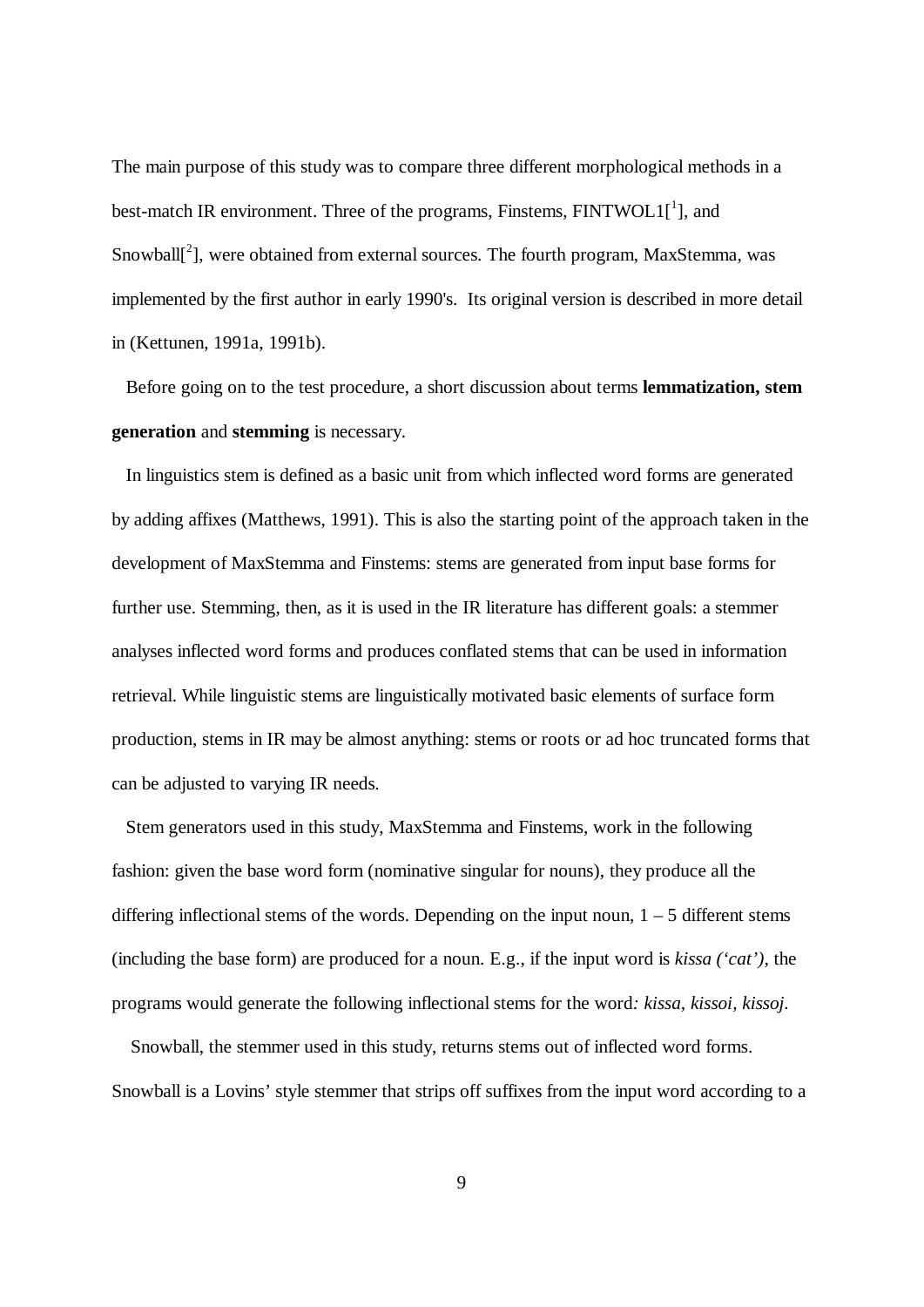suffix list and set of rules and returns stems for the words (Frakes 1992, Porter 2001). In the case of Finnish, inflectional forms of the base form *kissa* ('cat'), e.g. *kissat, kissojen, kissoihin*, are returned by Snowball as *kis*- and *kiso*-. That is, different inflected input words give different output stems, singular and plural forms are not conflated to a single stem in this case.

**Lemmatization** is most often used to describe the process when inflected word form and its (dictionary) base form are related to each other with an algorithm. Stemming can be seen as a simpler variant of lemmatization (e.g., Jacquemin and Tzoukerman, 1999): some stemming programs may be very sophisticated and use full dictionaries (e.g., Krovetz, 2000) while others (or most) are simpler and do not usually use dictionaries. (Hull, 1996, Harman, 1991, Baeza-Yates and Ribeiro-Neto, 1999, Frakes, 1992, Koskenniemi, 1983, 1985, Paice, 1996).

FINTWOL, the lemmatizer used in this study, analyzes inflected word forms and returns their (dictionary) base forms. Its analysis is based on a set of rules and use of a large lexicon with tens of thousands of entries. In the case of different inflectional forms of *kissa,* a single base form would be returned for all of them.

Stemming thus consists of **analyzing** the inflected word forms at least superficially and returning some base form for them. Stem generation programs are **generative** programs**:** given the base form (nominative singular, the base form used in Finnish dictionaries, in the case of MaxStemma and Finstems), all stem forms of the word are produced to be used as search keys. Inflected word forms are not analyzed by stem generators.

Table III clarifies relationships between stem generation, stemming, morphological lemmatization and generation. Two parameters, the use of a full dictionary and analysis vs. generation are used as the distinguishing features of the systems. Other kinds of features (e.g. rule formulation) could also be used, but these two are considered as the main differentiating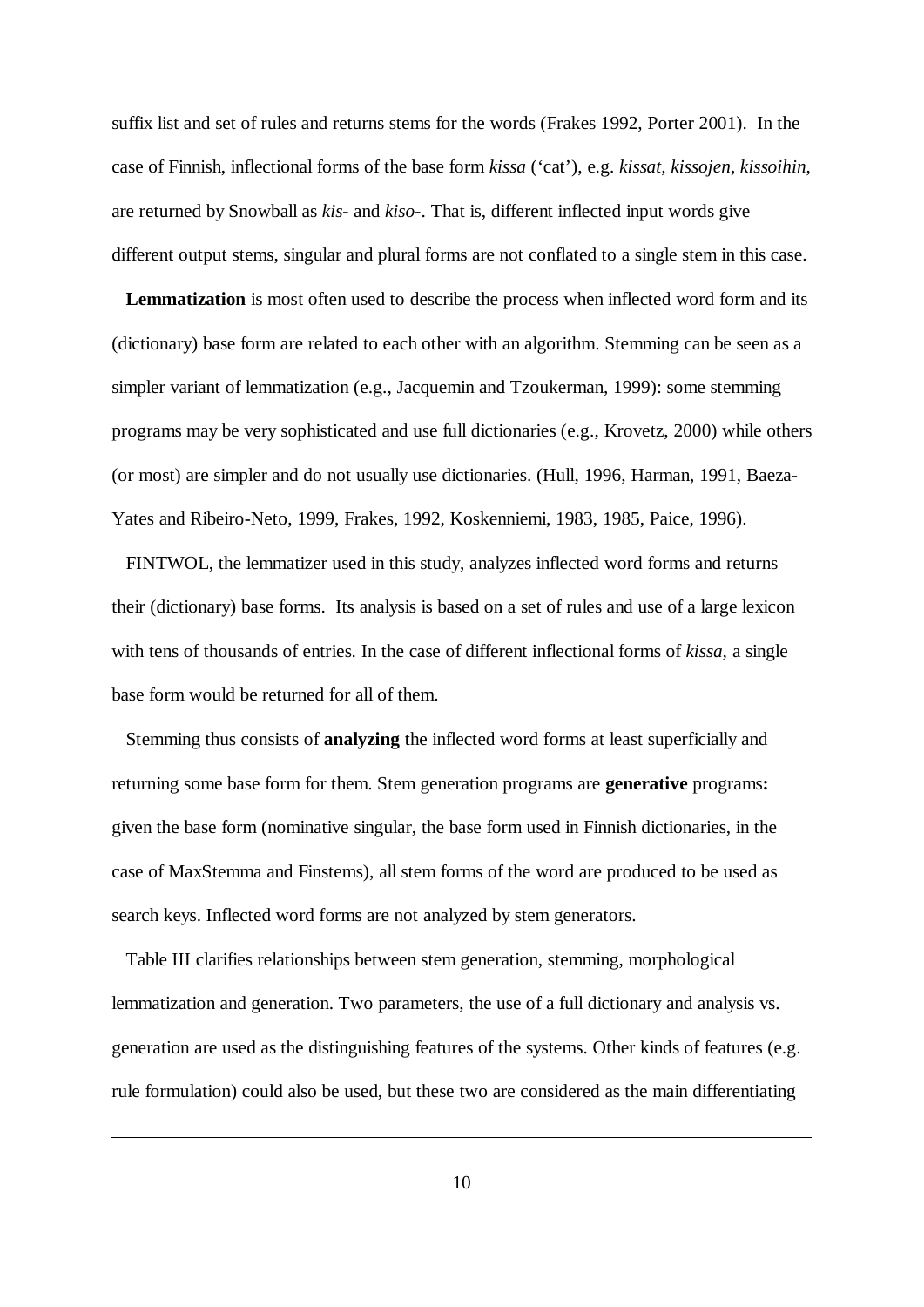features.

**Table III.** Stemming, stem production and lemmatization

|            | uses a full dictionary  | no dictionary used      |
|------------|-------------------------|-------------------------|
| analysis   | FINTWOL by              | Porter stemmer (1980)   |
|            | Koskenniemi (1983)      | Lovins stemmer (1968)   |
|            | Krovetz' stemmer (2000) |                         |
|            |                         |                         |
|            |                         |                         |
| generation | FINTWOL by              | Finstems by Koskenniemi |

| eneration | FINTWOL by         | Finstems by Koskenniemi |
|-----------|--------------------|-------------------------|
|           | Koskenniemi (1983) | (1985)                  |
|           |                    | MaxStemma by Kettunen   |
|           |                    | (1991a)                 |

Thus **stem generation** will be used in this study to mean production of inflectional stem variants in the manner of Finstems and MaxStemma. **Stemming** is used for Porter and Lovins type of approaches, and **lemmatization** for FINTWOL type of approaches. The demarcation line between stemming and lemmatization, however, is not clear cut. In for example Kraaij and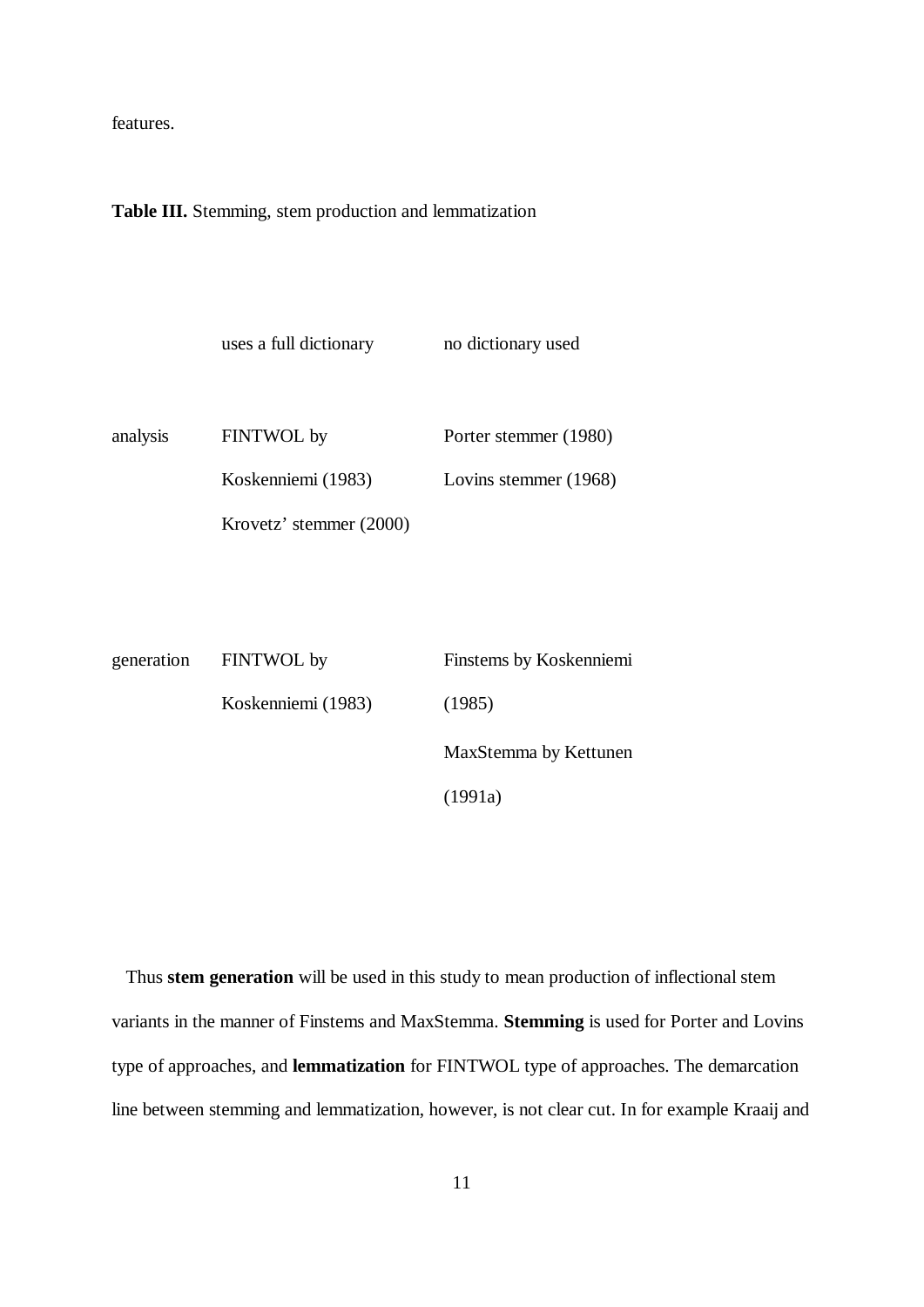Pohlman (1996) and Braschler and Ripplinger (2003) several different types of stemmers are introduced for Dutch and German, and it would be fair to characterize some of them as lemmatization programs, since their analysis is based on large dictionaries and is also linguistically motivated. Such a program is also the Krovetz' stemmer (2000), since it uses a full dictionary (The Longman Dictionary of English) to check the proposed stemming before accepting it. $[^3]$ 

#### **The query process**

For the testing of the different methods, two automatic IR laboratory procedures were built. Environment One with stem generation is described schematically in Figure 1.

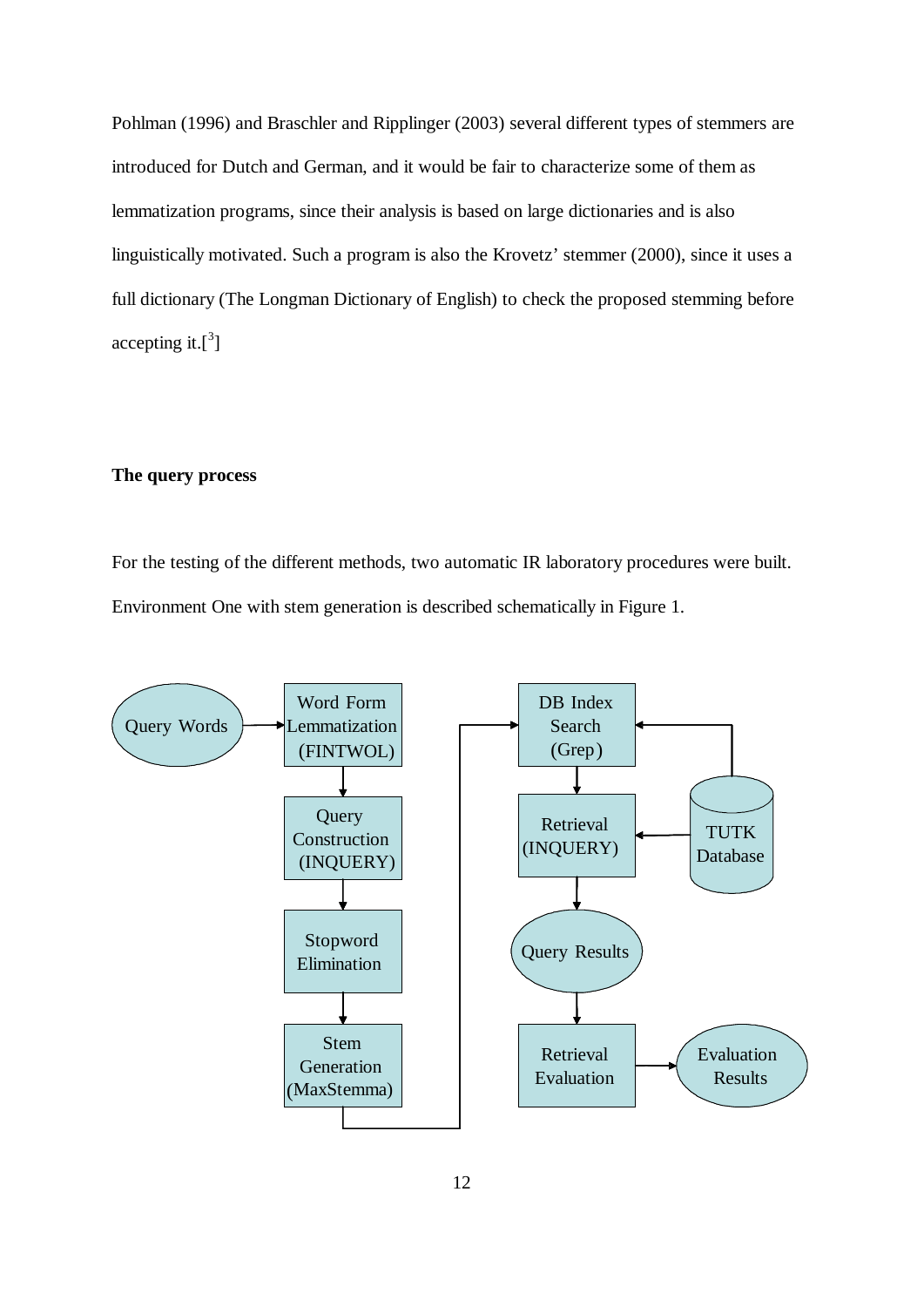**Figure 1.** Environment One with stem generation

The basic query process consists of the following steps when *stem generation* is tested in Environment One:

1. Lemmatization of the query words (from topic descriptions) with FINTWOL.

2. Basic INQUERY query generation resulting in a slightly structured query with INQUERY's #sum and #syn operators.

3. Elimination of stop words in the query according to a stop list of Finnish.

4. Generation of stems for final query words with MaxStemma.

5. Grepping (by way of grep command of Unix) of the database index with inflectional stems which will conclude in final query formulation; grepping simulates term truncation, which is not supported in INQUERY.

As an ad hoc example for an input word *kissa* stems *kissa, kissoi, kissoj* would be returned by MaxStemma. By grepping with all these three forms - grep("*kissa"|"kissoi"|"kissoj"*) from the database index, all the inflected forms of the word *kissa* would be found. These matches would be put in the final query.

6. INQUERY retrieval and its evaluation.

When *lemmatization* is used, only steps 1, 2, 3 and 6 are in use. When *stemming* is used, step 1 consists of stemming of the query words. After that, steps 2, 3 and 6 are used. When *plain topic words* are used as query words, only steps 2, 3 and 6 are used.

In Table IV differences of the database indexes for the methods used in Environment One are described briefly.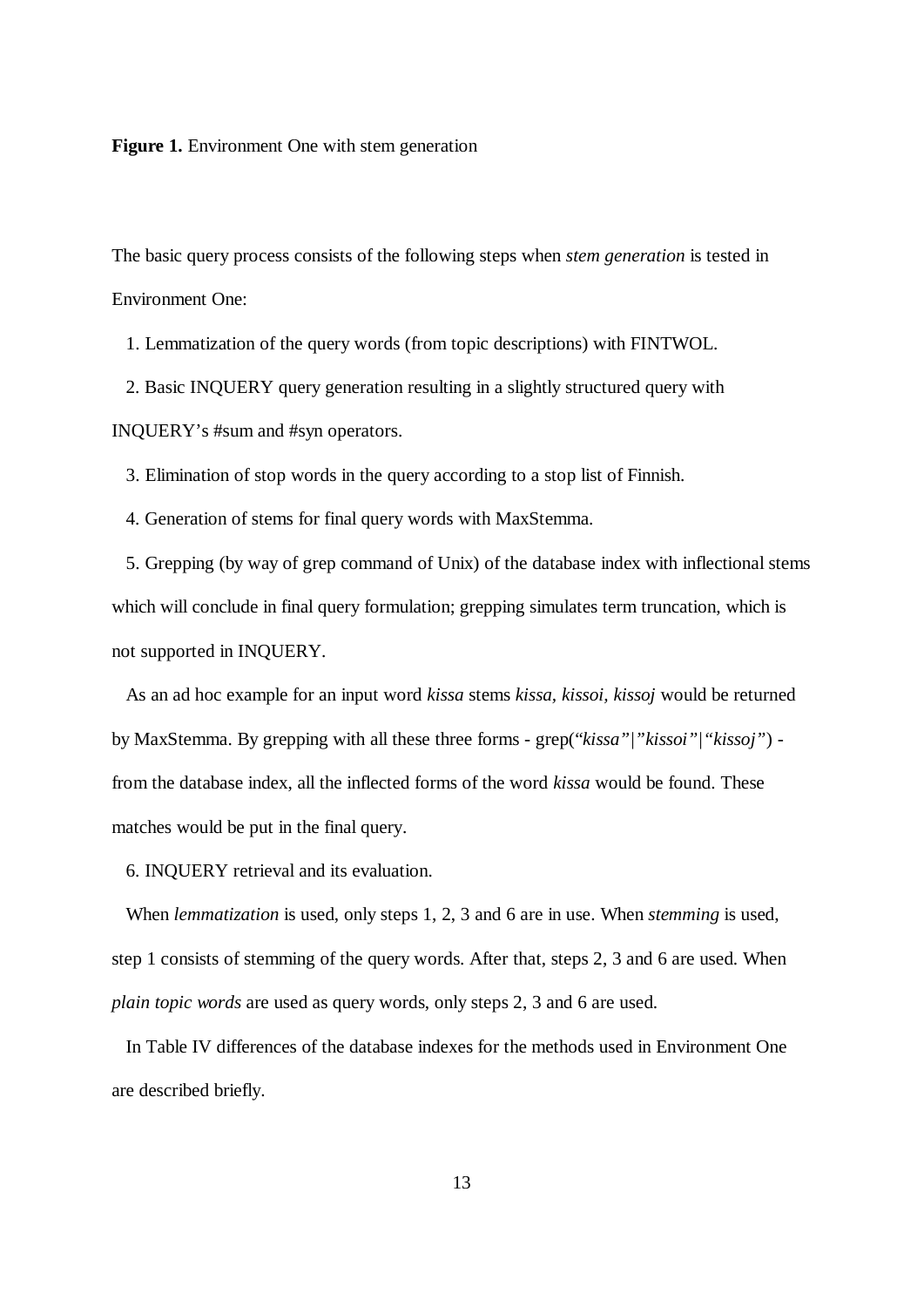#### **Table IV.** Types of indexes with different methods in Environment One

| Method used for query words | <b>Type of index</b>                                               |
|-----------------------------|--------------------------------------------------------------------|
| Plain words                 | inflected index (no processing)                                    |
| Stemmed words               | stemmed index (stemmed with<br>Snowball)                           |
| Stem generation             | inflected index (no processing)                                    |
| Lemmatized word forms       | lemmatized index (lemmatized with<br>FINTWOL, compounds not split) |

As the usage of stem generation was one of the main interests of this study, this procedure is described in more detail here. The process begins with the morphological lemmatization of the topic words; this simulates interactive query, where the user gives the words in their base forms. Morphological lemmatization returns the query words in their base form and compound borders are marked for stem generation. If a compound has more than two parts, only the last compound border will stay marked. Ambiguous or erroneous morphological interpretations are left as such and basic structural query notation of INQUERY is added.

The first topic of the test collection is "**1. George Bushin ja Mihail Gorbatshovin**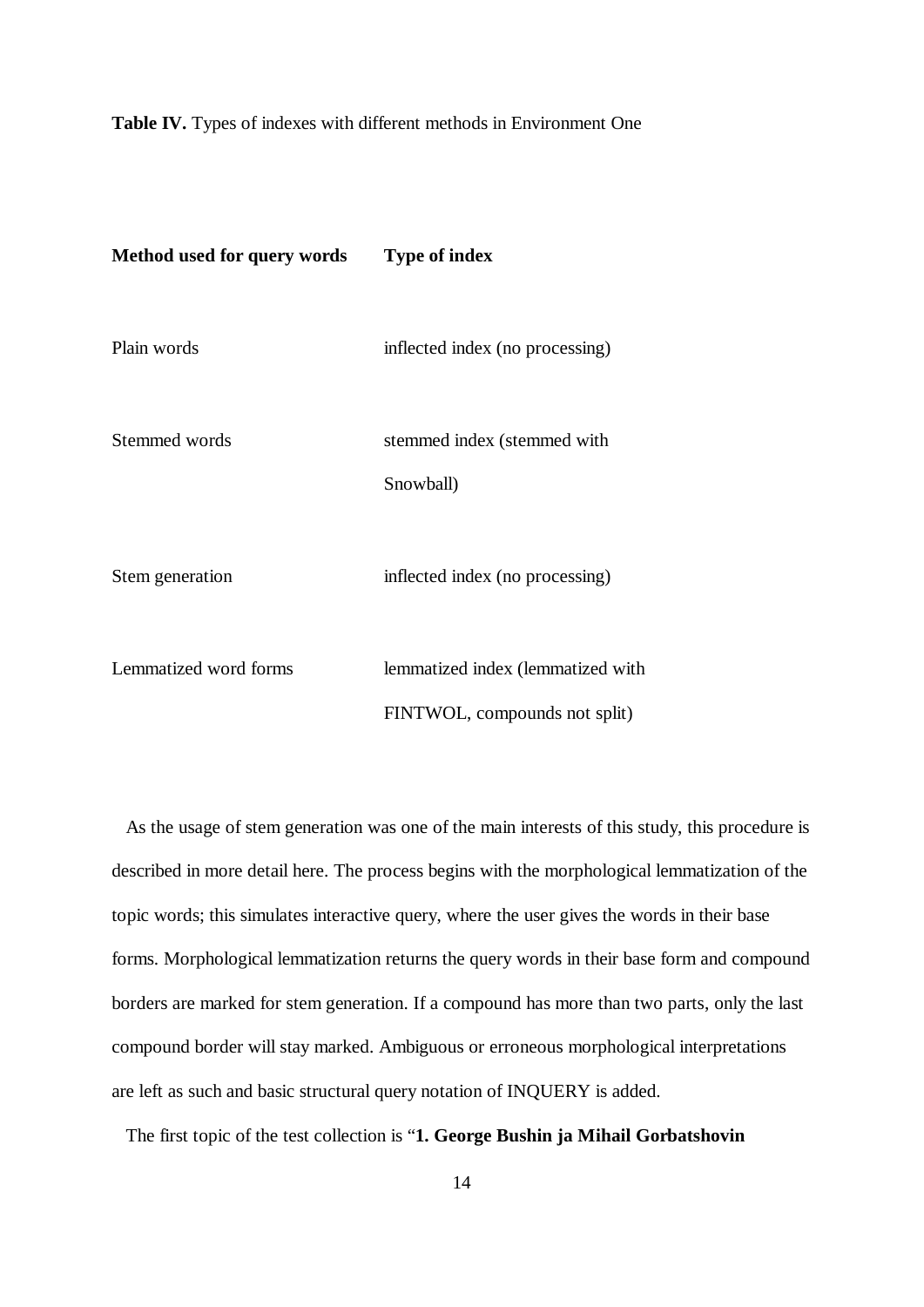**tapaaminen Helsingissä syyskuussa 1990. Neuvotteluissa käsitellyt asiat sekä tehdyt päätökset ja sopimukset**." [*Translation: The Bush - Gorbachev Summit in Helsinki in September 1990. The issues of the negotiations, and resolutions and agreements*], and it looks like this after phase 2) (#syn being INQUERY's synonymy operator, Broglio and others, 1995):

@q1#syn(george) #syn(bush) #syn(ja) #syn(mihail) #syn(gorbatshov) #syn(tapaaminen) #syn(helsinki) #syn(syys/kuu) #syn(1990) #syn(neuvottelu) #syn(käsitellä käsitellä käsitellä) #syn(asia) #syn(sekä) #syn(tehdä tehty) #syn(päätös) #syn(ja) #syn(sopimus)

In this example *#syn(käsitellä käsitellä käsitellä)* is due to the morphological ambiguity of the analysis, which is preserved as such. The other syn clauses contain just one key each at this stage. In *#syn(syys/kuu),* marking of the compound border for the stem program can be seen.

After the elimination of stop words, the actual procedure of stem generation is started by giving the base word forms to MaxStemma. After the stem generation phase the first query looks like this:

#q 1 = #sum(#syn(george georgei georgee) #syn(bush bushi bushei) #syn() #syn(mihail mihailei mihaili) #syn(gorbatshov gorbatshovi gorbatshovei) #syn(tapaaminen tapaamise tapaamisi tapaamist) #syn(helsinki helsinkei helsinkej helsingi helsingei) #syn(syyskuu syyskui) #syn(1990) #syn(neuvottelu neuvottelui neuvotteluj) #syn(asia asioi asioj) #syn() #syn(tehty tehtyj tehdy tehdyi tehtyi) #syn(päätös päätöksi päätökse) #syn() #syn(sopimus sopimukse sopimuksi));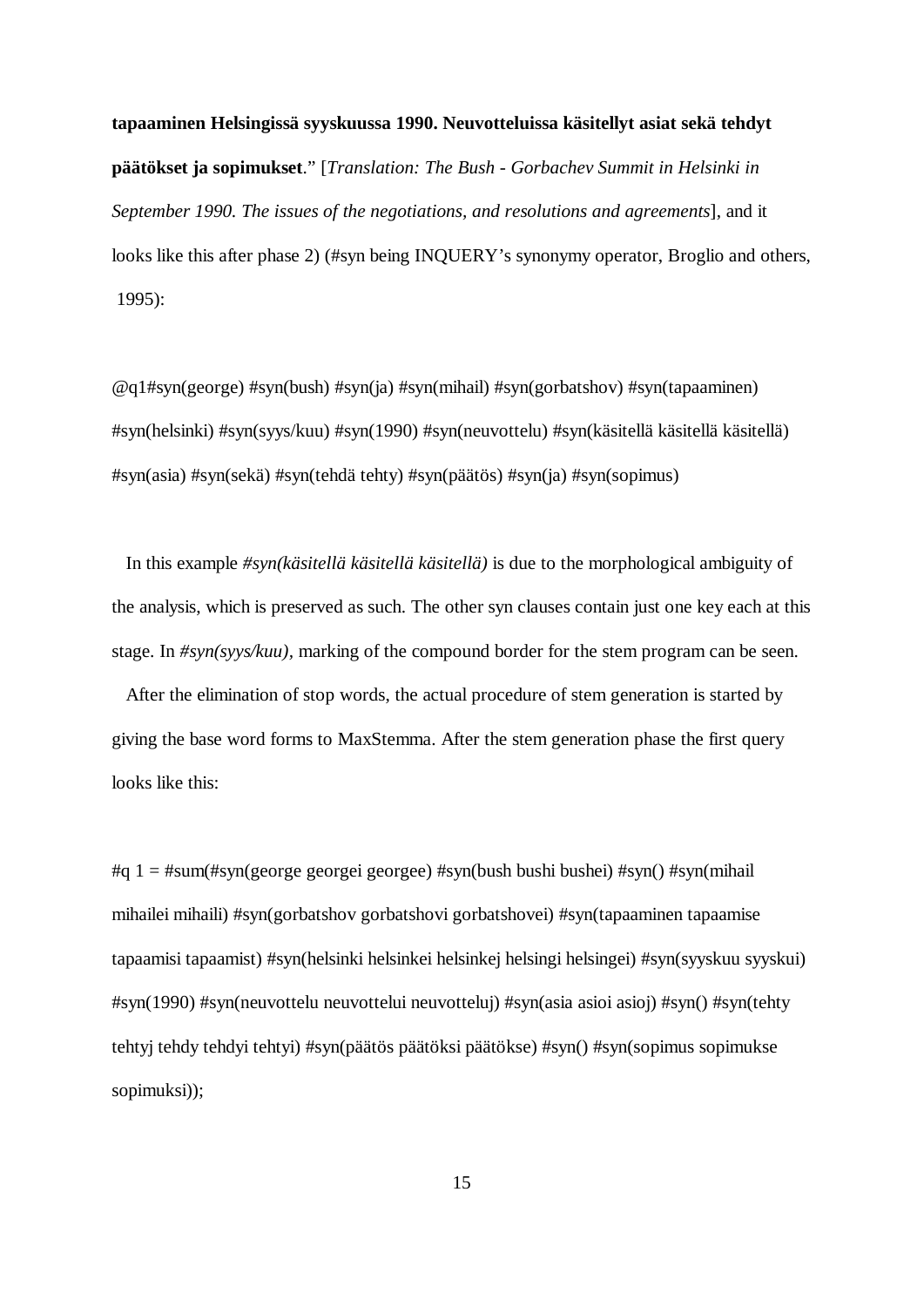The empty syn clauses are due to eliminated stop words and do not affect processing.

The draft query is now ready for grepping (cf. Friedl, 1997) of the database index. Grepping of the index simulates term truncation, which is not supported in INQUERY and many other best-match systems. Matching strings are grepped from the index of the database and all the matching words or strings are put into the query. As the result of this phase, the first query will have the following form (only the matches for the first three query words are (partly) listed here, while there are more than 3500 lines of matching words for the whole query). These kinds of formal queries are forwarded to INQUERY, which carries out the queries and evaluates the results.

 $\#a1=$ 

#sum(#syn(george georgedalessa georgen georges georgessa georgesta georgete georgetown georgetownin georgett)

 #syn(bush bush-boris bush-gorba bush-juhla bush-juttu bush-juttuun bush-jutun bush-kuva bush-nl bush-quayle bush-u bushaastat bushav bushba bushbaltti bushbu bushbudj bushehrissa bushehrista busheilla busheille busheilta bushhurd bushi bushia bushiakin ...)

#syn(mihail mihailenko mihailenkoa mihailenkolle mihailenkon mihailgorbatshovia mihailiin mihaililla mihailille mihailin mihailista mihailitshenko mihailitshenkoa mihailitshenkon mihailo mihailov mihailova mihailovicin mihailovitsh mihailiin mihaililla mihailille mihailin mihailista mihailitshenko mihailitshenkoa mihailitshenkon)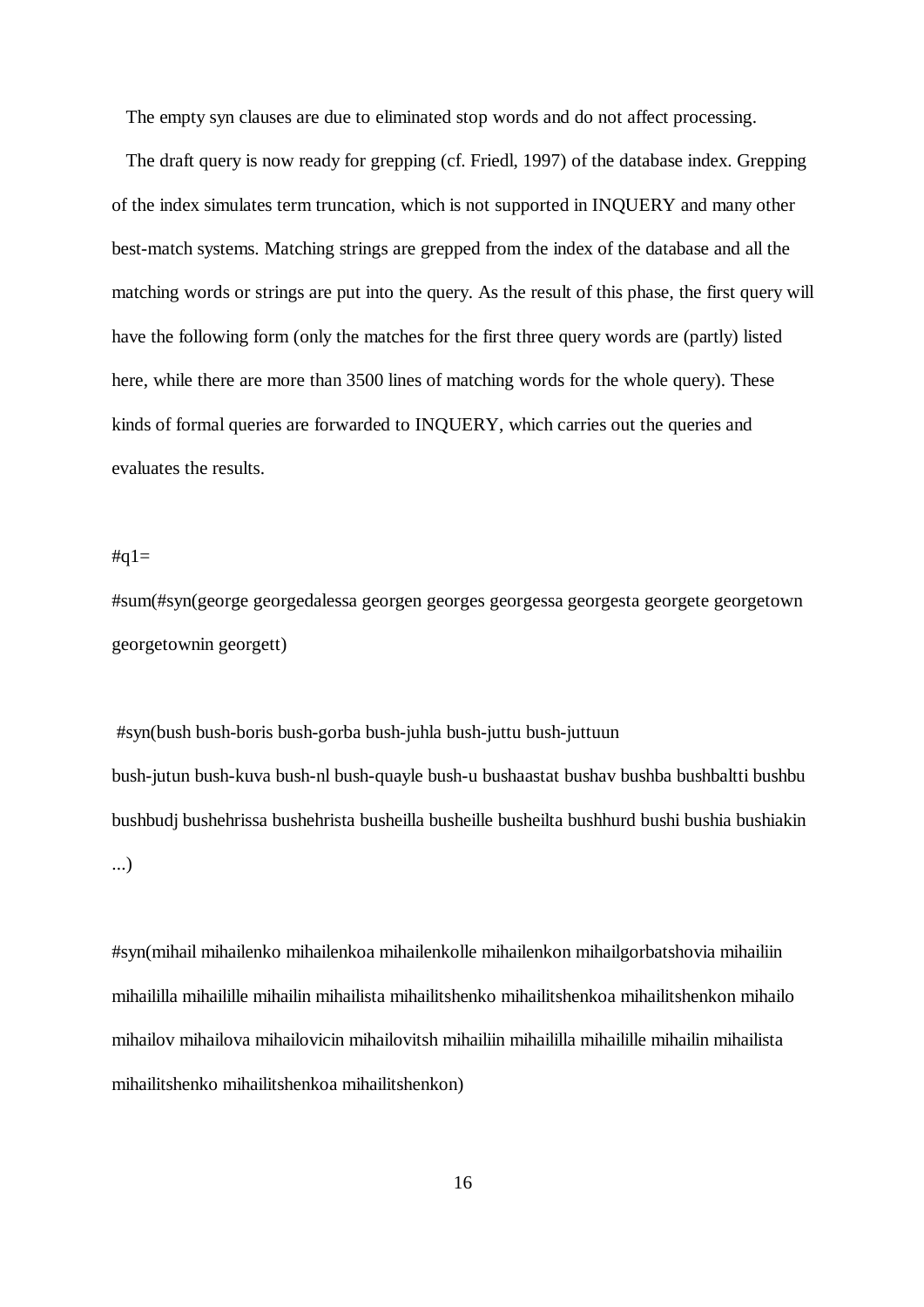As the index of the database contains all the words of the texts as they occur in them, it is clear that also misspellings will be matched. Misspellings and all other false drops are taken into the final query; no matches from the index are checked in any way during or after this phase in Environment One.

 In *Environment two* a morphological lemmatizer (FINTWOL) was tested against a stem generation program, Finstems (Koskenniemi, 1985) with INQUERY. With the morphological lemmatizer the effects of index with split compounds were tested. Along with basic queries, Environment Two used also queries that included the most productive derivatives of the query nouns. This more than doubled the number of the query words in derivational queries. The grepping of the index with stem generation was also done differently in Environment Two. The index was first grepped with the stems, but afterwards the results of the grepping were sifted intellectually or with FINTWOL so that the final query included only the real inflected forms of the query noun.

Shortly listed and explained the methods and index types employed in Environment Two are in table V.

**Table V**. Methods and index types in Environment Two.

| Method / query words            | <b>Index type</b>                     |
|---------------------------------|---------------------------------------|
| LEMS <sub>1</sub> , basic query | lemmatized index, compounds split     |
|                                 | (FINTWOL)                             |
| LEMS2, derivational query       | lemmatized index, compounds split     |
|                                 | (FINTWOL)                             |
| LEMNS1, basic query             | lemmatized index, compounds not split |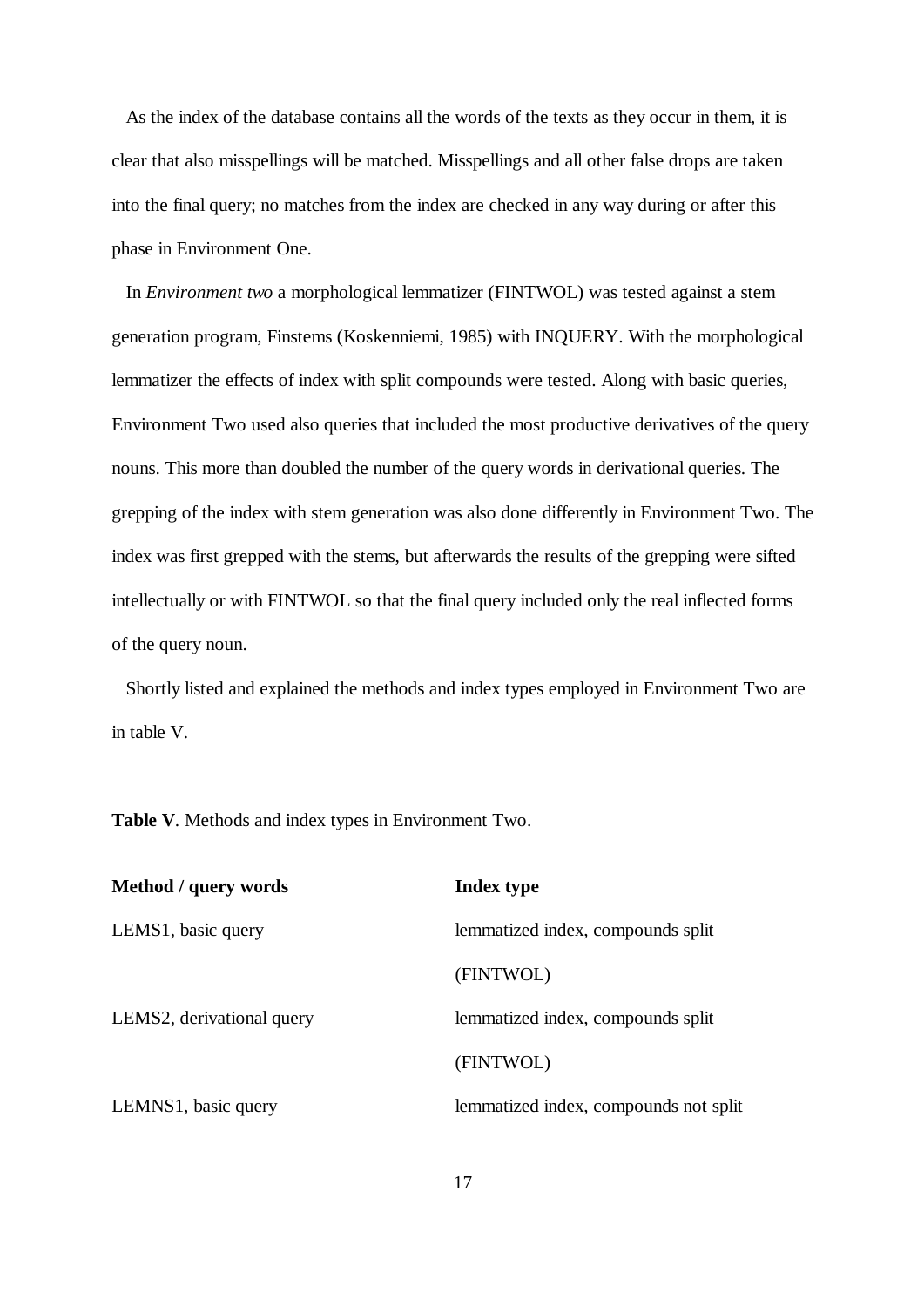## (FINTWOL)

| LEM2NS, derivational query | lemmatized index, compounds not split |
|----------------------------|---------------------------------------|
|                            | (FINTWOL)                             |
| INFL1, basic query         | inflected index                       |
| INFL2, derivational query  | inflected index                       |
|                            |                                       |

In Environment Two, queries were analyzed also in a more detailed manner by grouping the queries according to their themes. Four groups were established: purely topical queries, geographically oriented queries, person oriented queries and organizational queries.

### **Results**

In this section, we show the main results of this study. First results in Environment One are shown; next main results in Environment Two are explained.

### **Test results in Environment One**

In the test runs FINTWOL was tested against MaxStemma and Snowball. To get an independent baseline for all the tests, also queries with no morphological processing at all (plain words) were run.

In Table VI average precisions of different methods in Environment One are presented on stringent and normal relevance levels. In Figures 2 and 3 ten point average P-R curves of the same relevance levels are shown.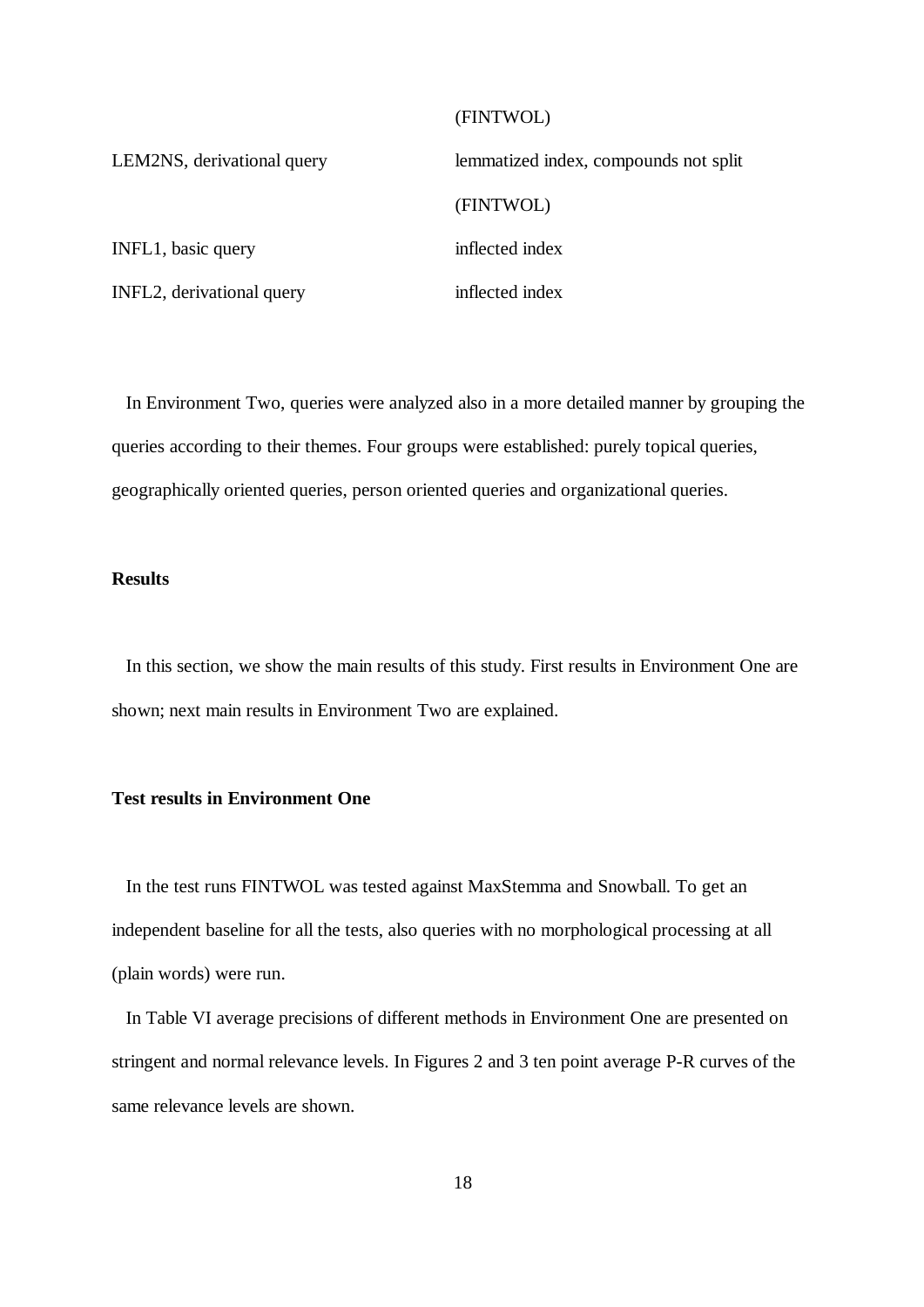**Table VI.** Average precision results in Environment One on the stringent and normal relevance levels, absolute differences between methods in percentage units.

| <b>Stringent</b>                                | <b>FINTWOL</b> | <b>MaxStemma</b> | <b>Snowball</b> | <b>Plain</b>  |
|-------------------------------------------------|----------------|------------------|-----------------|---------------|
| Avg. precision<br>over recall<br>levels $(\% )$ | 24.1           | $22.6(-1,5)$     | $20.0(-4,1)$    | $12.4(-11,7)$ |
| <b>Normal</b>                                   | <b>FINTWOL</b> | <b>MaxStemma</b> | Snowball        | <b>Plain</b>  |
| Avg. precision<br>over recall<br>levels $(\% )$ | 35.0           | $34.2(-0.8)$     | $27.7(-7,3)$    | $18.9(-16,1)$ |

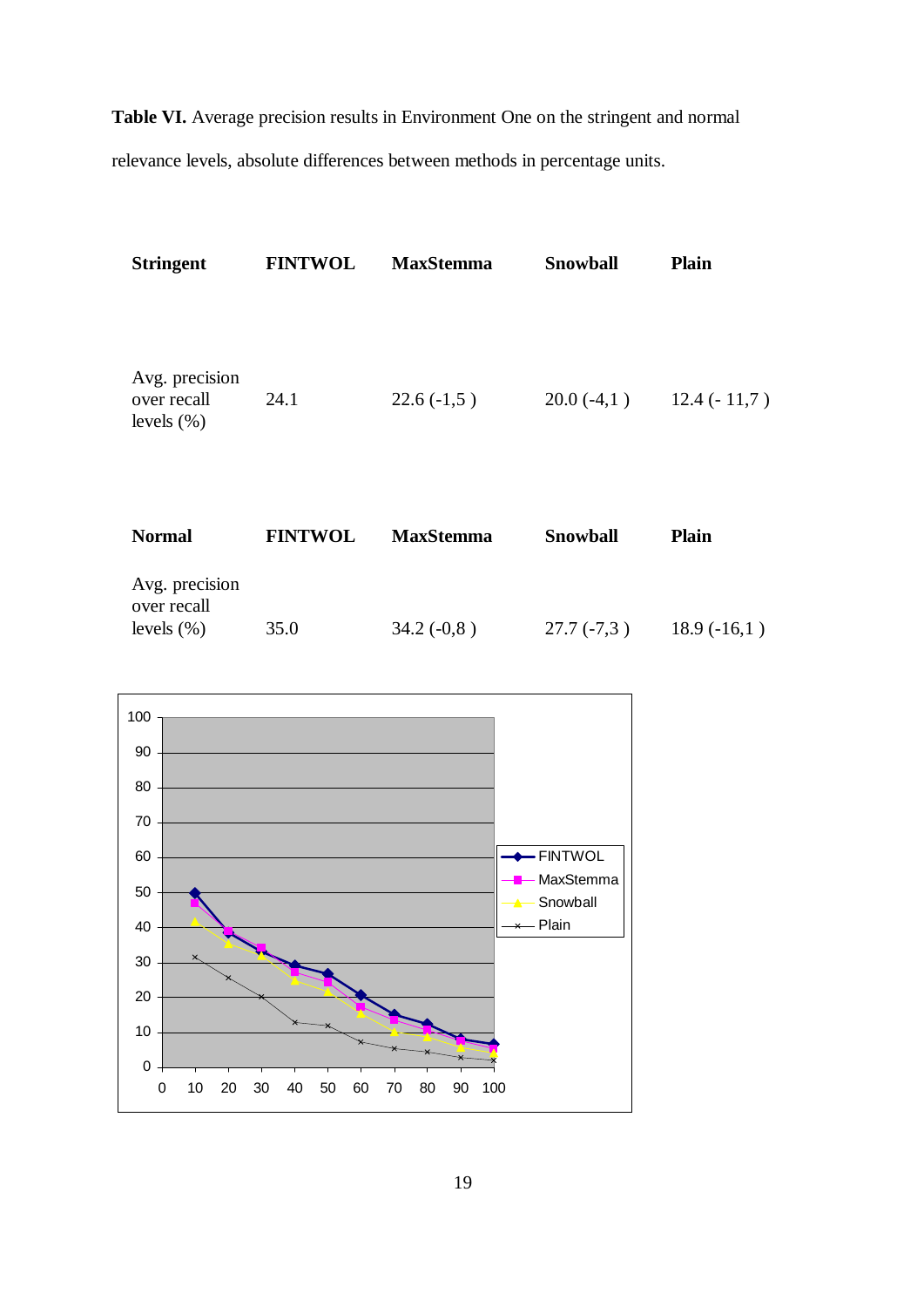**Figure 2.** P-R curves on 10 recall levels on stringent relevance level in Environment One.

From Figure 2 one may see that the performance curves of MaxStemma and FINTWOL almost converge from recall level 10 to 40 on the stringent relevance level. After that there is a slightly greater difference until recall level 70, where the curves start to merge again and stay like that until the end. The performance of Snowball is clearly below the former; only at the recall level 30 it performs almost at the same level. It is interesting that performance with Plain Words is ca.  $60 - 66$  % of the results of FINTWOL until recall level 30; after that the performance of Plain Words falls between ca. 29 – 44 % of FINTWOL's performance. On average Plain Words achieve 51.45 % of FINTWOL's performance level.

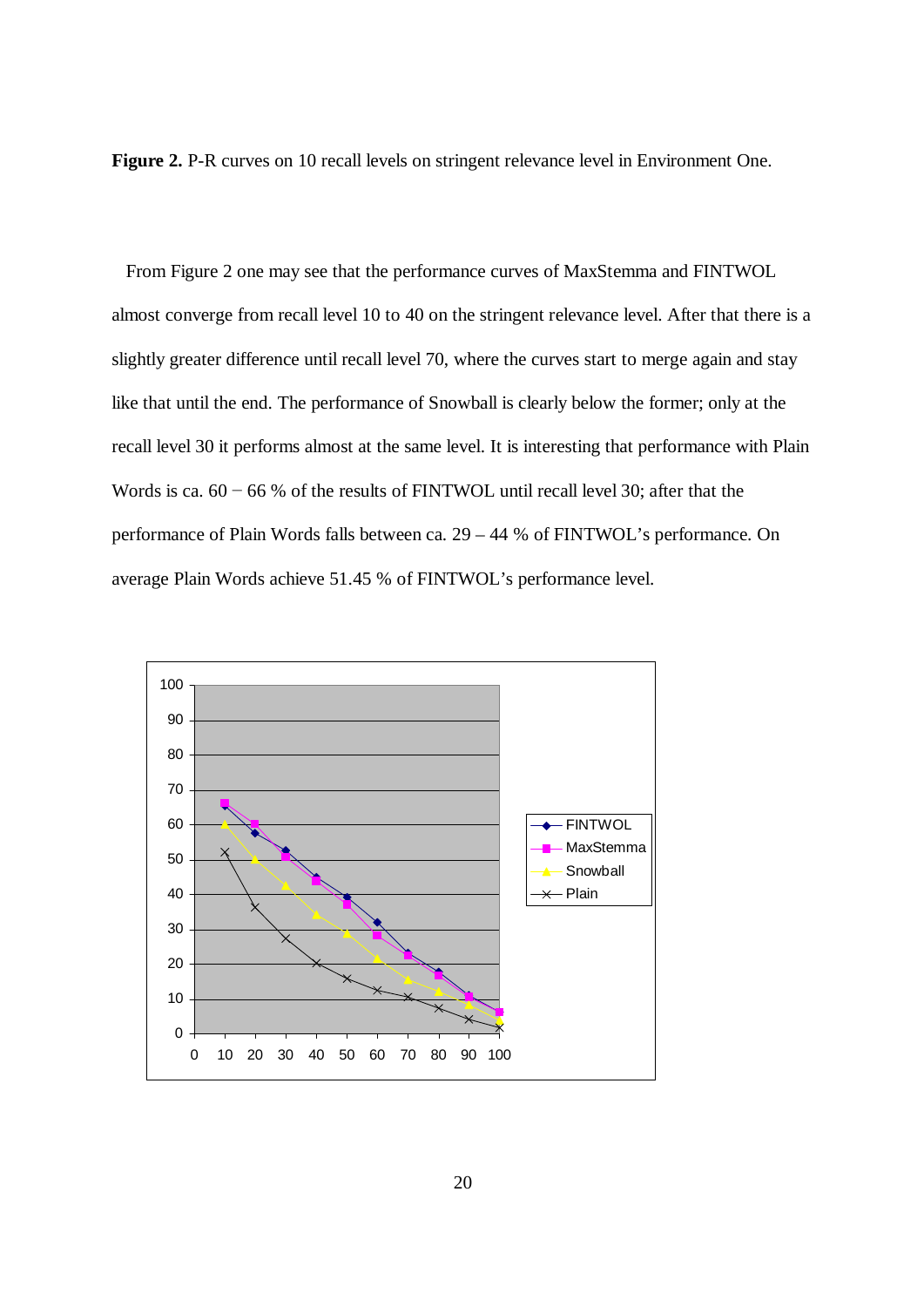**Figure 3**. P-R curves on 10 recall levels on the normal relevance level in Environment One.

On the normal relevance level MaxStemma starts better than FINTWOL, but after the recall level 30 FINTWOL is a few per cent better down to recall level 70, where the curves start to merge again. Snowball performs clearly below FINTWOL and MaxStemma, but its performance is again quite consistent and smooth. Plain Words get performances that are ca.  $45 - 79$  % of FINTWOL's until recall level 70, where the relative difference starts to decrease. On average Plain words achieve 54 % of FINTWOL's performance level.

Results of FINTWOL and MaxStemma query-by-query on stringent and normal relevance levels are shown in Figures 4 and 5.

Figure 4. Results of FINTWOL and MaxStemma query-by-query on the stringent relevance level in Environment One.

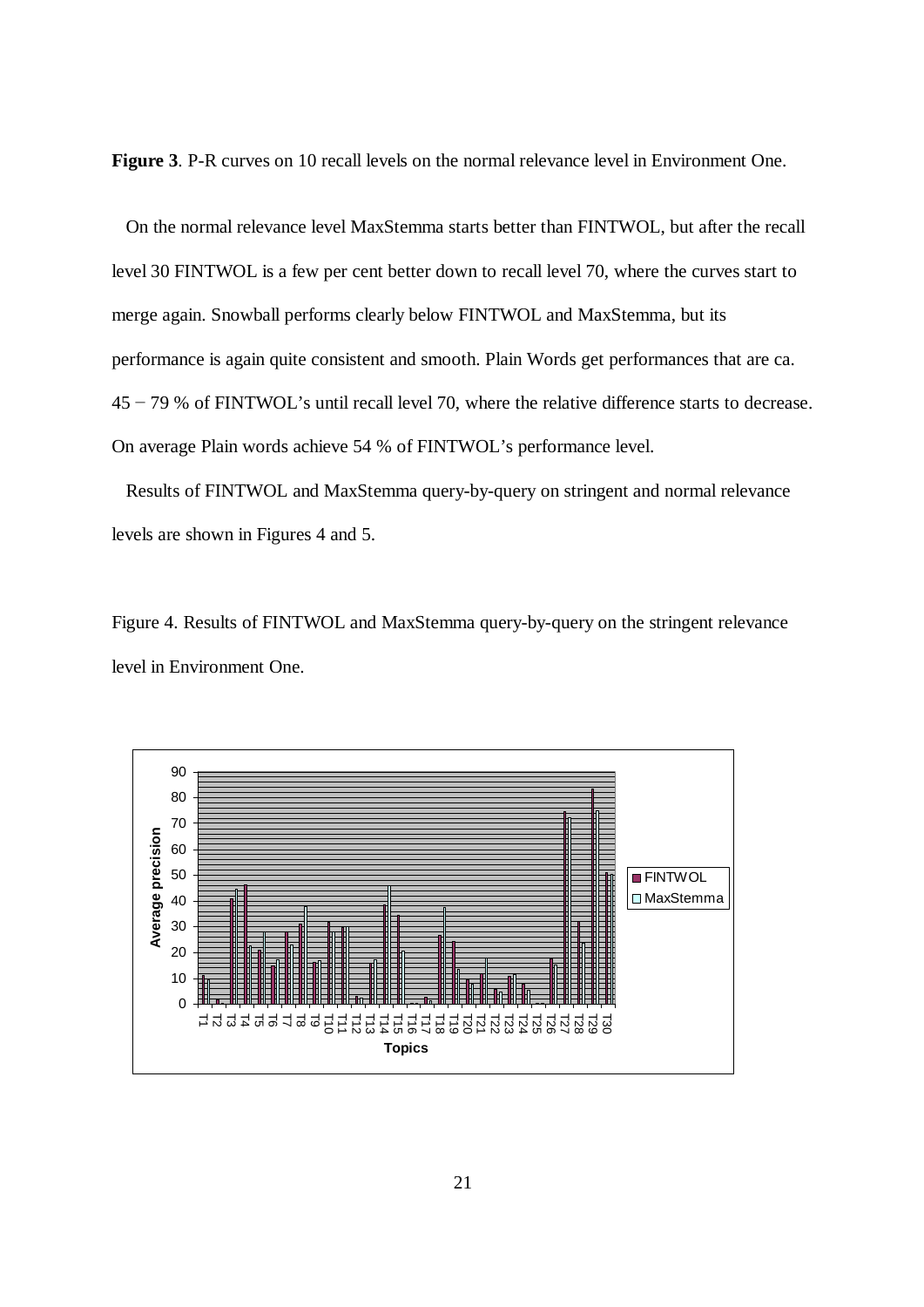Figure 5. Results of FINTWOL and MaxStemma query-by-query on the normal relevance level in Environment One.



The results of the query-by-query analysis are mostly on a par between FINTWOL and MaxStemma. The largest differences on stringent relevance level in favor of FINTWOL are on topics T4, T7, T15, T19, T28, and T29. On topics T5, T8, T14, T18, and T21 MaxStemma outperforms FINTWOL clearly.

On normal relevance level FINTWOL outperforms MaxStemma clearly on topics T2, T4,

T7, T19, and T29. MaxStemma gains clearly better results on topics T5, T15, T18, and T21.

Kunttu (2003, pp.  $67 - 70$ ) has explained part of the differences of results between FINTWOL and Finstems in Environment Two as products of different handling of compound sign ("-") in different types of indexes (morphologically analyzed, compounds as whole - LEMNS1 and LEMNS2 - and inflected index - INFL1 and INFL2). This seems to be the most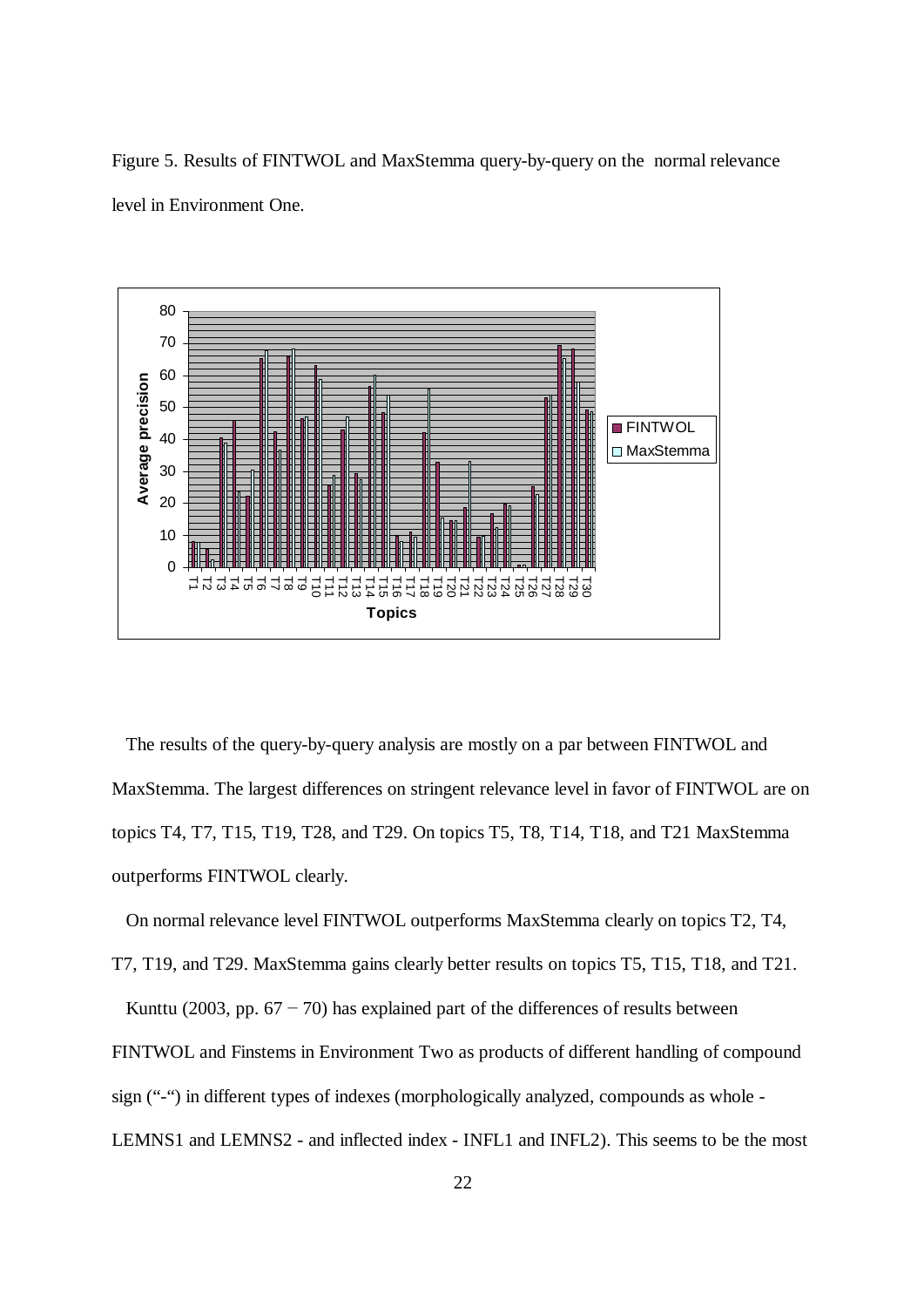obvious reason for some of the query-by-query results of Environment One also. At least this affects the results of query T2, T28, and T29. Otherwise no obvious reason for differences was found in Environment One, when results per query were compared.

### **Test results in Environment Two**

Part of the results of Environment Two are shown in this section. Our main interest is in showing results that are either different from those in Environment One or that were not tested at all in Environment One. Main results of Environment Two are shown in Table VII.

Table VII. Average precision results on the stringent, normal and liberal relevance levels in Environment Two; absolute differences between methods in percentage units.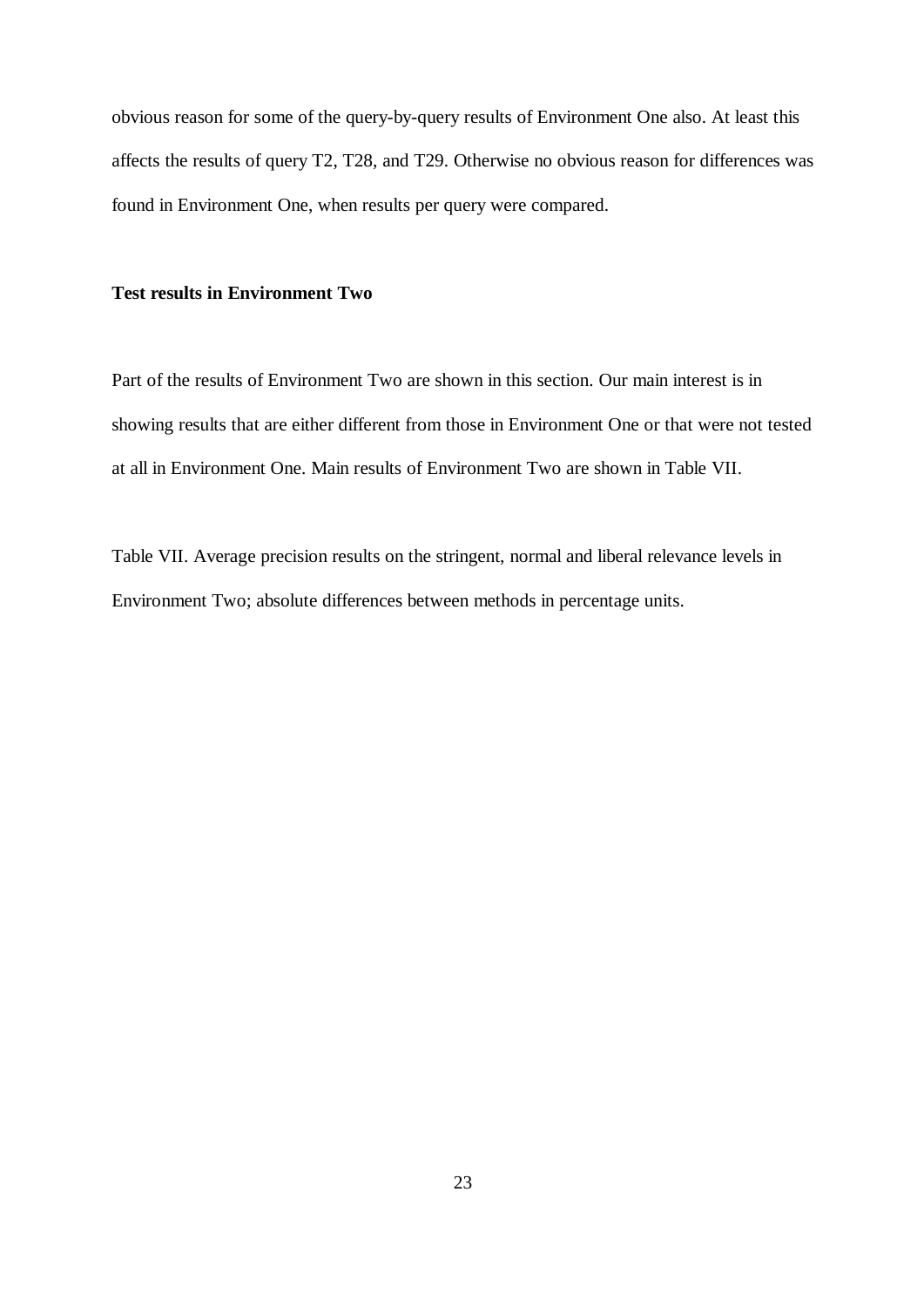| <b>Stringent</b>                                   | LEMS1        | LEMS2             | <b>LEMNS1</b> | <b>LEMNS2</b> | <b>INFL1</b>                           | <b>INFL2</b> |
|----------------------------------------------------|--------------|-------------------|---------------|---------------|----------------------------------------|--------------|
| Avg.<br>precision<br>over recall<br>levels $(\% )$ | 22,8         | 23,4(0,6)         | $21,6(-1,2)$  |               | $22,0(-0,8)$ $20,6(-2,2)$ $21,1(-1,7)$ |              |
| <b>Normal</b>                                      | <b>LEMS1</b> | LEMS <sub>2</sub> | <b>LEMNS1</b> | <b>LEMNS2</b> | <b>INFL1</b>                           | <b>INFL2</b> |
| Avg.<br>precision<br>over recall<br>levels $(\% )$ | 33,0         | 33,7(0,7)         | $30,3(-2,7)$  |               | $30,6(-2,4)$ $29,7(-3,3)$ $29,6(-3,4)$ |              |
| <b>Liberal</b>                                     | <b>LEMS1</b> | LEMS2             | <b>LEMNS1</b> | <b>LEMNS2</b> | <b>INFL1</b>                           | <b>INFL2</b> |
| Avg.<br>precision<br>over recall<br>levels $(\% )$ | 34,3         | 35,1(0,8)         | $31,3(-3,0)$  |               | $31,9(-2,4)$ $32,1(-2,2)$ $32,1(-2,2)$ |              |

In Environment Two, FINTWOL with indexes where compounds were split (LEMS1, LEMS2, cf. Table V for explanation on different method and index types) were the two best environments. The best results were reached with derivational queries (LEMS2) on all relevance levels, the difference to basic queries (LEMS1) varying between  $0.6 - 0.8$  % units. Differences of LEMS1 and LEMS2 with INFL1 and INFL2 varied between  $1.7 - 4.1$  % units in favor of LEMS1 and LEMS2.

When FINTWOL with compounds-as-whole (LEMNS1 and LEMNS2) was compared with Finstems on the liberal relevance level, the difference between the programs was maximally 0.8 % units in favor of Finstems. On the normal relevance level, again, FINTWOL performed slightly better, and the difference between the programs was maximally 1.0 % units in favor of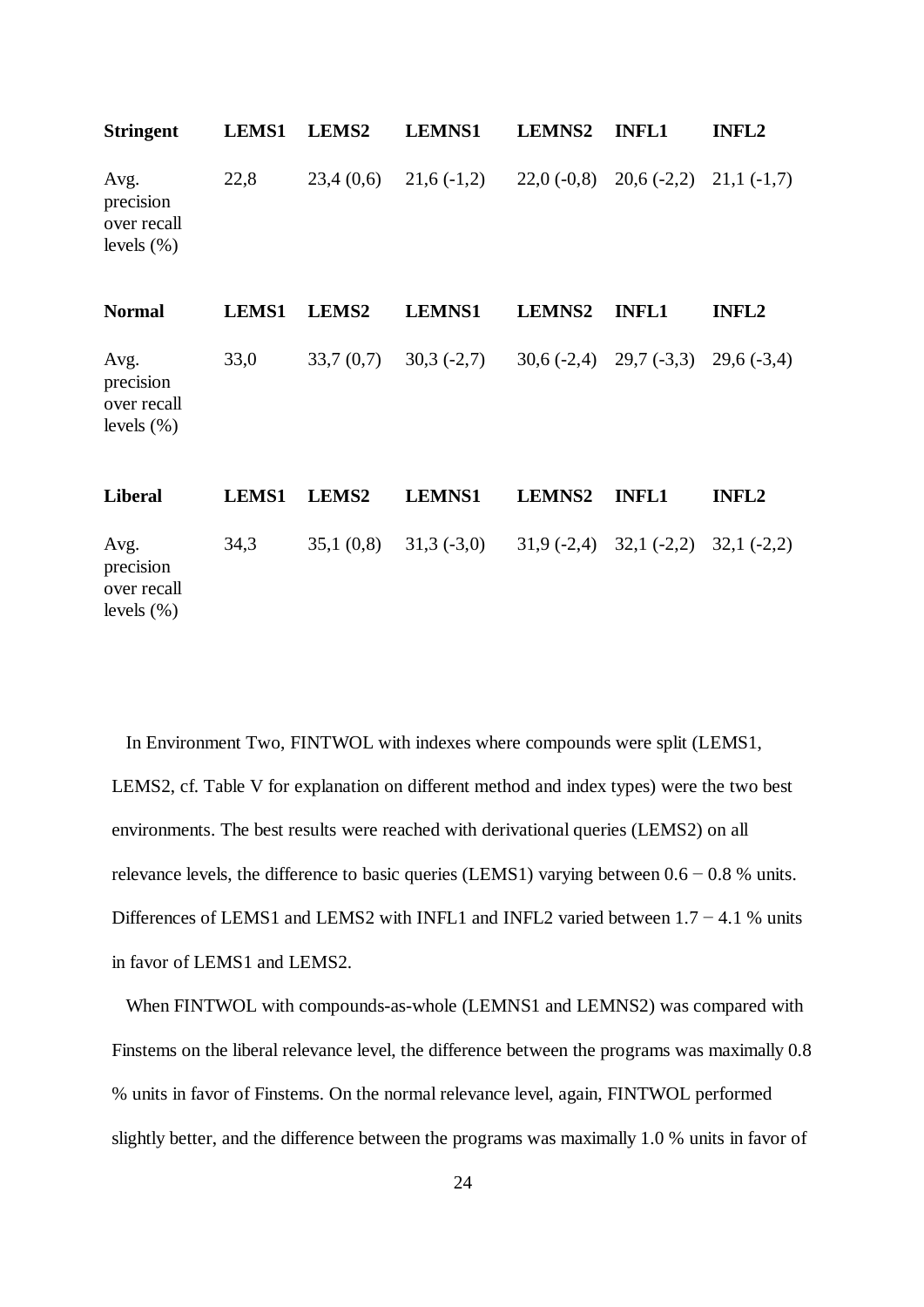FINTWOL. On stringent relevance level, FINTWOL performed slightly better, too, and the difference between the programs was maximally 1.4 % units in favor of FINTWOL.

Some differences were found, when derivational queries were compared with normal queries in Environment Two. With FINTWOL, derivational queries performed slightly better than basic queries, and the difference varied between  $0.3 - 0.8$  % units in favor of derivational queries. With Finstems the maximal difference between INFL1 and INFL2 was 0.5 % units in favor of derivational queries, but mostly there was no difference at all.

In a more detailed analysis of topics by their content, four groups of topics were established: topical queries, geographically oriented queries, person oriented queries and organizational queries. These queries were analyzed only on normal relevance level. Best results were gained with person oriented queries, where the best average precision was in LEMNS1, 45.2 %.

#### **Statistical testing of the differences**

The statistical testing of the differences between methods was done using the Friedman test (original Friedman test, cf. Siegel and Castellan, 1988, modifications used in here in Conover, 1980). All used methods were evaluated against each other with different relevance levels. Significant differences at levels 0.001 and 0.01 in Environment One are shown in Table VIII.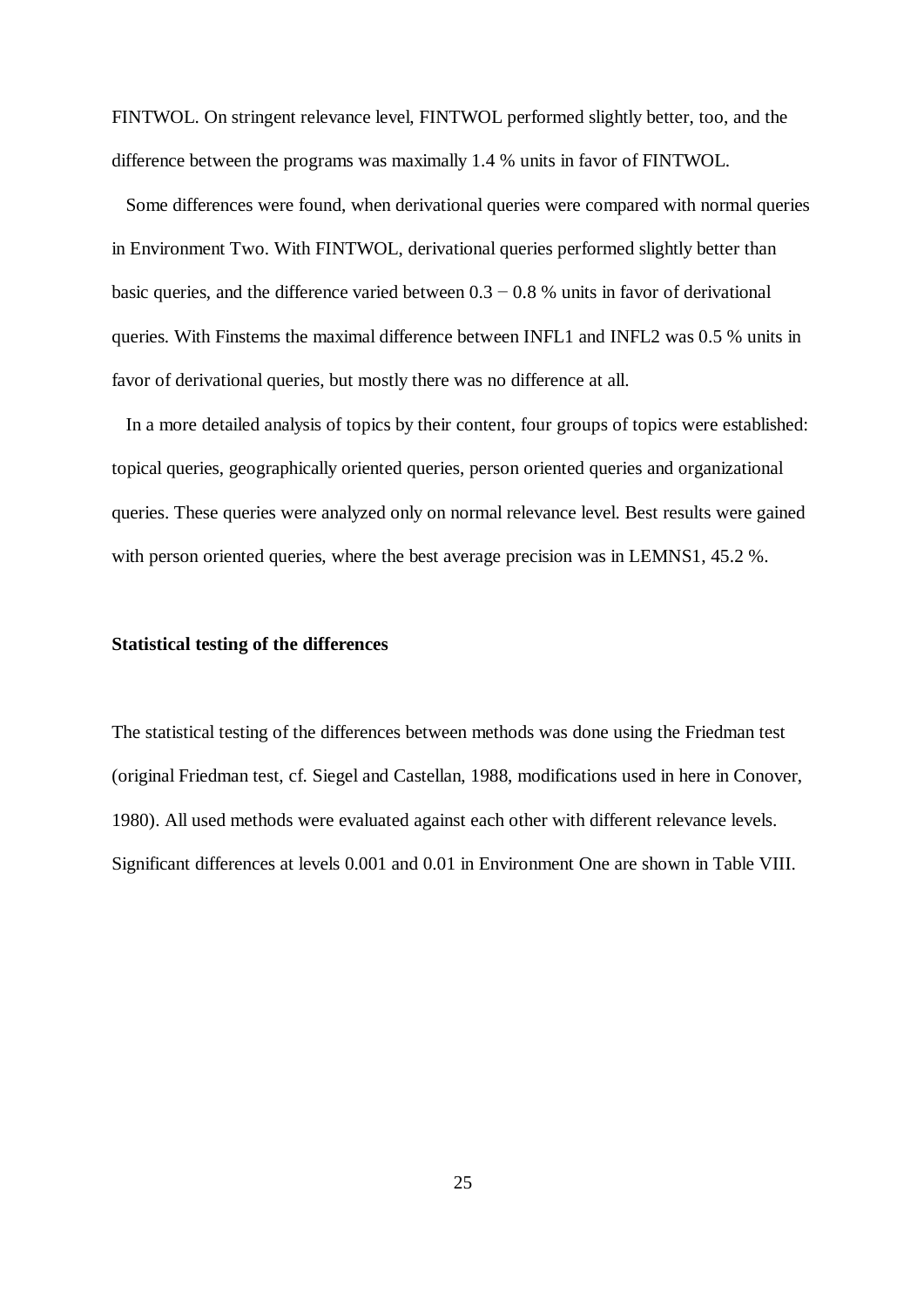**Table VIII.** Differences between methods significant at levels 0.001 and 0.01 using the Friedman test. Differences at 0.001 level shown **in bold**. Testing Environment One.

| <b>Comparison</b>       | Significant difference      |
|-------------------------|-----------------------------|
| FINTWOL > MaxStemma     | None on any relevance level |
| FINTWOL > Snowball      | <b>Stringent, Normal</b>    |
| FINTWOL > Plain Words   | <b>Stringent, Normal</b>    |
| MaxStemma > Snowball    | <b>Normal</b>               |
| MaxStemma > Plain Words | <b>Stringent, Normal</b>    |
| Snowball > Plain Words  | Stringent, Normal           |

In Table IX statistically significant differences between methods in Environment Two are shown.

**Table IX.** Statistically significant differences of methods in Environment Two. Almost

significant ( $p \le 0.05$ ), significant ( $p \le 0.01$ ), very significant ( $p \le 0.001$ )

|                 | <b>Liberal</b><br>relevance | <b>Normal relevance</b> | <b>Stringent relevance</b> |
|-----------------|-----------------------------|-------------------------|----------------------------|
| LEMS1 > LEMNS1  | very significant            |                         |                            |
| LEMS1 > INFL1   |                             |                         | almost significant         |
| LEMS2 > LEMNS1  | very significant            | almost significant      |                            |
| LEMS2 > LEMNS2  | significant                 |                         |                            |
| LEMS2 > INFL1   | significant                 | significant             | significant                |
| LEMS2 > INFL2   | almost significant          |                         |                            |
| LEMNS1 > LEMNS2 | almost significant          |                         |                            |
| LEMNS1 > INFL2  | significant                 |                         |                            |
| LEMNS2 > INFL1  |                             | significant             |                            |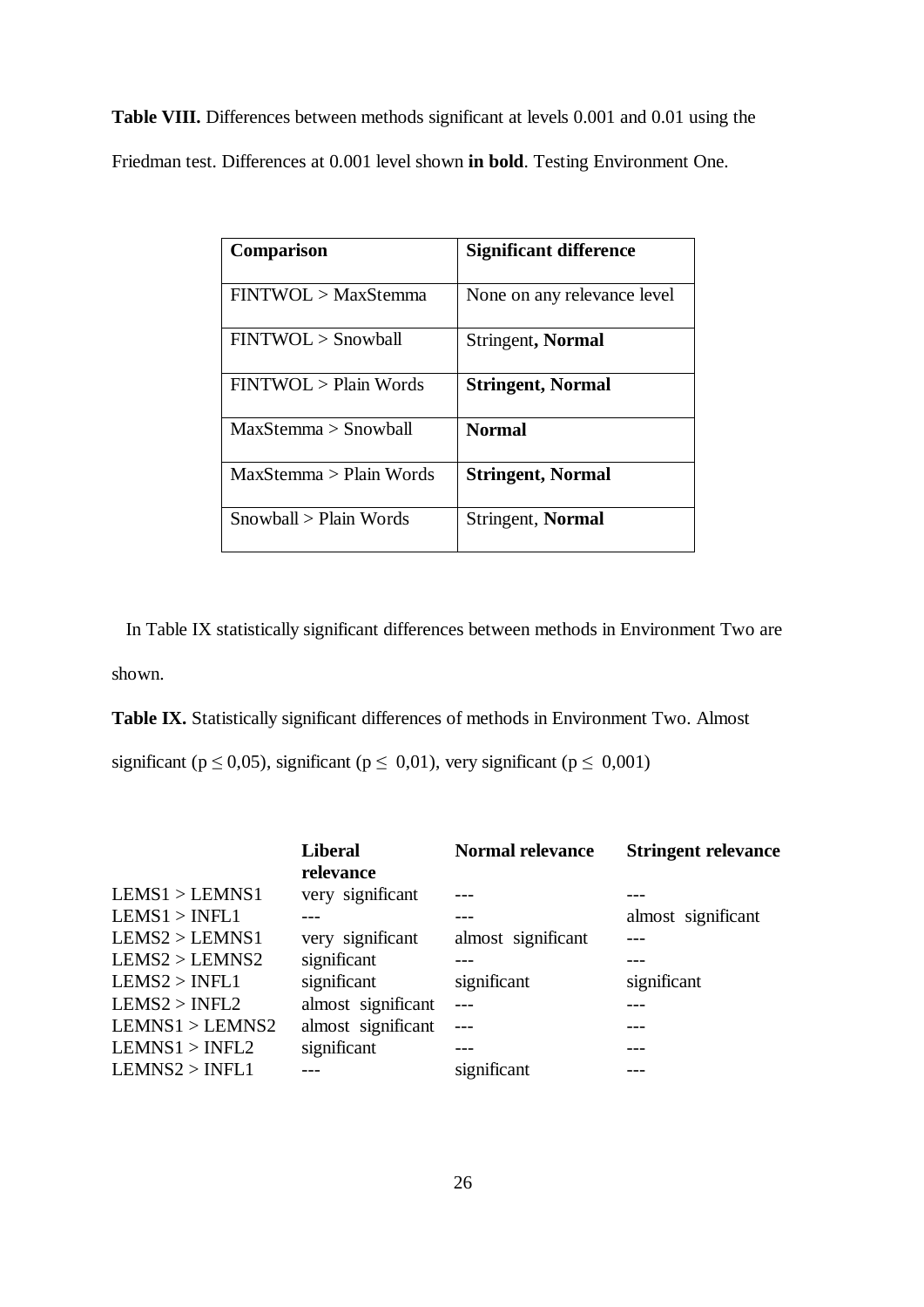In the more detailed analysis of topics, only geographically oriented queries and

organizational queries had statistically significant differences. Differences are summed in table

X.

Table X. Statistically significant differences between topically analyzed queries in Environment Two. Normal relevance level.

| <b>Normal relevance</b> | Geographically     | Organizational     |  |
|-------------------------|--------------------|--------------------|--|
|                         | oriented queries   | queries            |  |
| LEMS1 > LEMNS1          | almost significant |                    |  |
| LEMS1 > LEMNS2          |                    | significant        |  |
| LEMS1 > INFL1           | almost significant |                    |  |
| LEMS1 > INFL2           |                    | significant        |  |
| LEMS2 > LEMNS1          | very significant   |                    |  |
| LEMS2 > LEMNS2          |                    | almost significant |  |
| LEMS2 > INFL1           | very significant   |                    |  |
| LEMS2 > INFL2           | almost significant | almost significant |  |
| LEMNS2 > INFL1          |                    | almost significant |  |
| INFL1 > INFL2           |                    | almost significant |  |

### **Impact of the approach on query times**

In *The query process* section we mentioned that when the stem generation procedure is used with INQUERY, search key truncation has to be simulated, because it is not supported in INQUERY. Grepping of the index entries with inflectional stems is used for this purpose.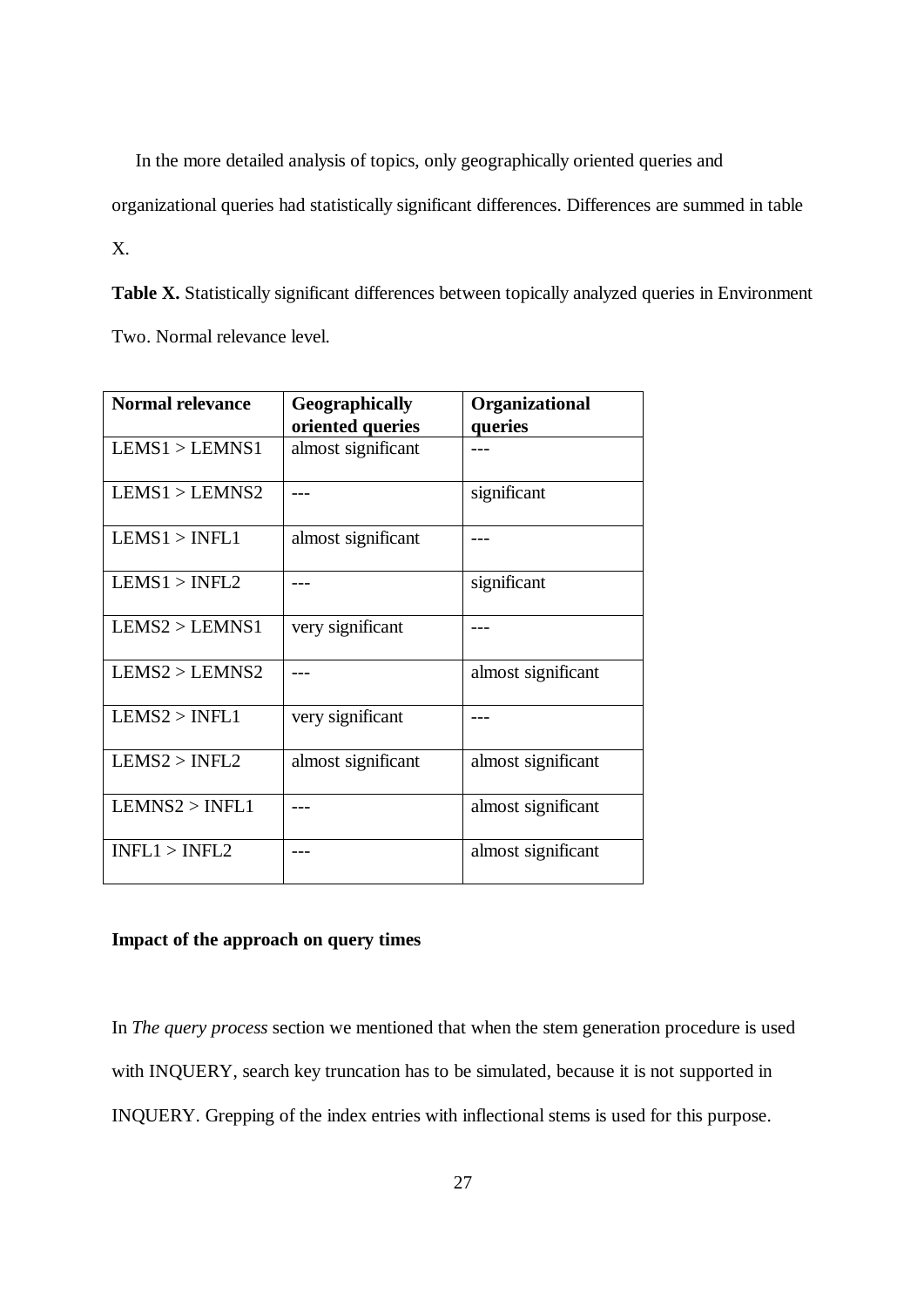Because all best match engines do not support search key truncation, and because the approach of matching the inflectional stems to the index in order to simulate truncation is potentially slow to compute, we wanted to analyze the run times of the simulated truncated queries. This does not provide direct efficiency data for a situation where truncation is actually implemented within a best match engine - the present simulation is certainly less efficient, slower. However, if the run times are tolerable even under the present test conditions, then they would be better, and thus acceptable, when properly implemented and integrated in the retrieval engine. After all, the query complexity (its number of keys) is a determining factor of processing times and (simulated) truncation tends to produce excessive number of keys.

When using the proposed method, the queries tend to become long, because all matching strings in the index are taken into the query. Final queries in Environment One have  $934 - 24$ 443 query words. This is a potential bottleneck and problem of the process. The mean running times of queries of  $6 - 28$  source words were  $10 - 96$  CPU seconds of system time on a Sun Sparc Station (two 1,015 GHz processors, 4 GB memory) under a timesharing load of a few concurrent users. The effective user response time varied from 20.6 seconds to 4.15 minutes. Most of the time in the process is spent on grepping of the index. Unnecessary time in the process was also spent on screen output; without it the response times would be faster.

Results of the CPU time tests are shown in Figure 6 (mean CPU seconds of three consecutive runs, **system time + user time** of Unix's *time* function added together).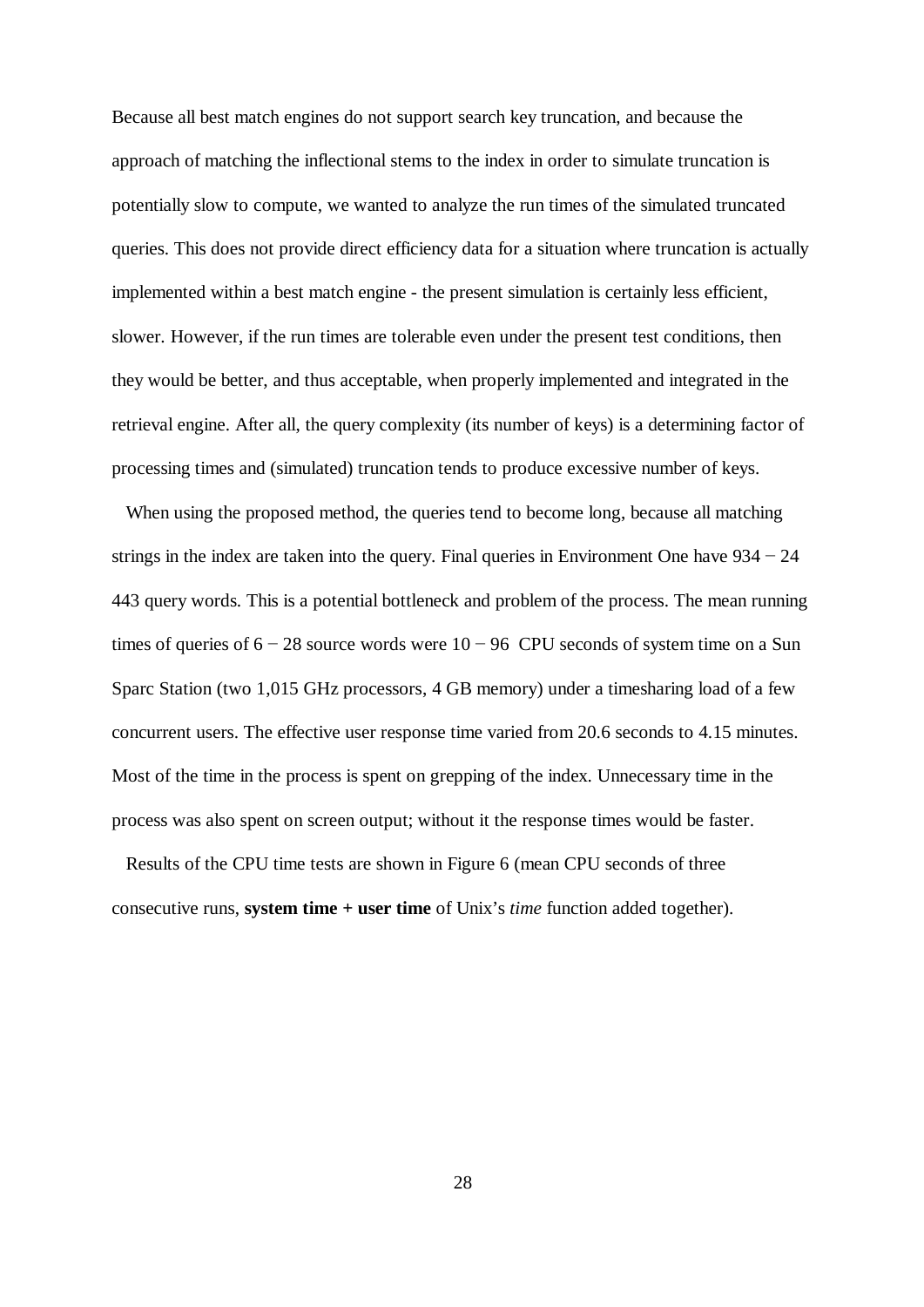**Figure 6.** Mean CPU times of queries in seconds with MaxStemma and index grepping, when system and user time are added together.



The proposed method is thus not very fast, but acceptable for a short query, remembering that the test topics of the TUTK collection are quite long and result in long queries in an automated query generation process. Short queries of a few words, such as queries in the web (e.g., Jansen and others, 2000), would not cause considerable slowness in the process. When ad hoc short versions of TUTK topics with  $3 - 5$  words were tried out, run times decreased strongly.

### **Discussion**

Three main research problems were formulated for this study. Firstly, we were interested to see how lemmatization and inflectional stem generation compare in a best-match environment. The second question was whether a stemmer is a realistic alternative for the handling of Finnish morphology for IR. Thirdly, the feasibility of simulation of truncation in a best-match system was raised. As sub-problems compound splitting, derivational queries, and different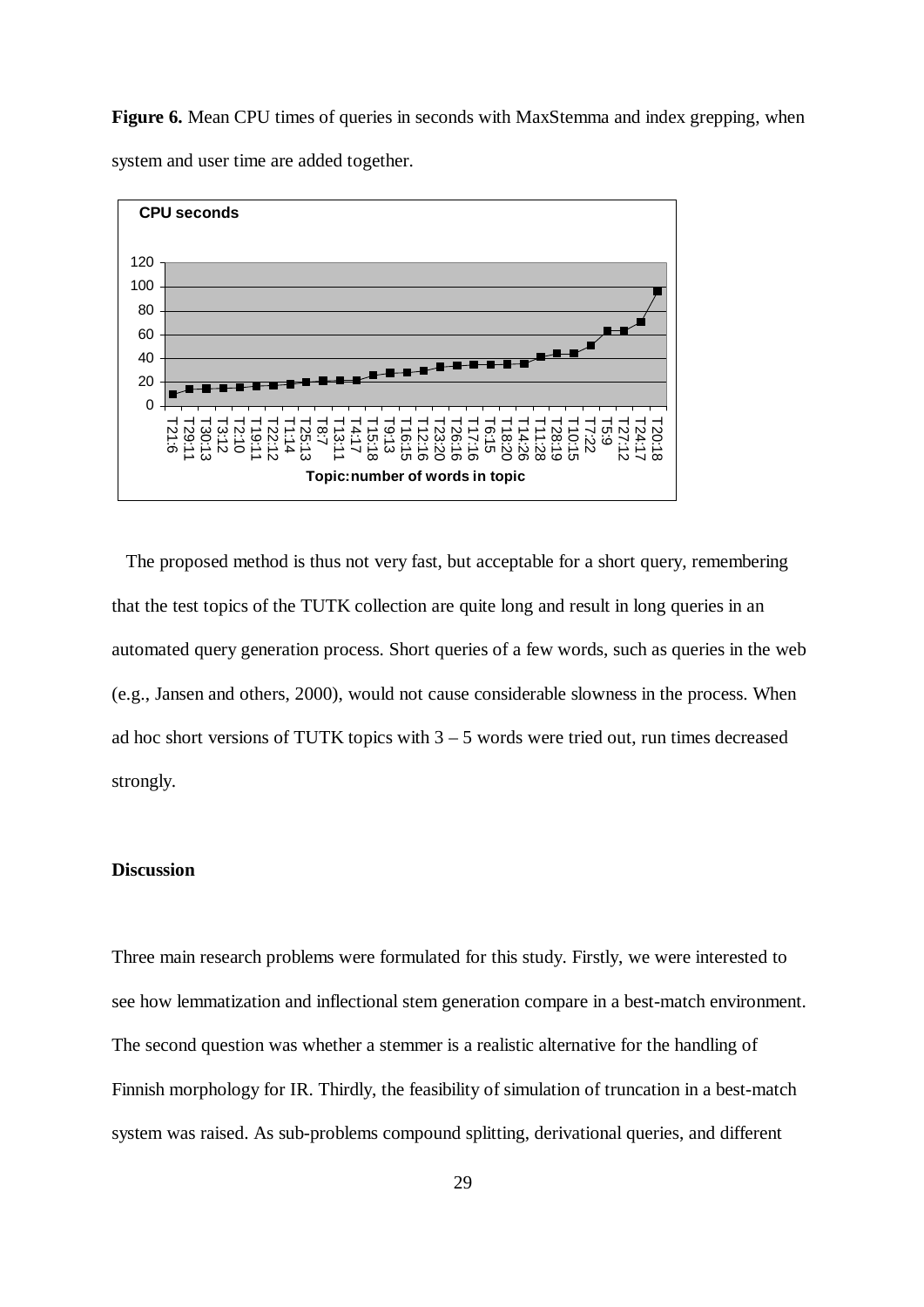types of topics were studied.

For the first question it was shown, that lemmatization performed maximally 1.5 percentage units better than stem generation on average, when FINTWOL and MaxStemma were compared in Environment One. In Environment Two lemmatization with compounds-as-whole performed maximally 1.4 percentage units better than stem generation on average. Differences between lemmatization and stem generation were greatest, when lemmatization was accompanied with the use of split compound index and derivational queries in Environment Two. Thus it can be concluded that inflectional stem generation is a feasible method for covering the morphological variation of search keys in a best-match system.

Sparck Jones (1974) introduced measures for practical comparison of the importance of statistical differences between methods. If differences between two methods are statistically significant, their practical differences can be evaluated as a rule of thumb followingly:

- If the difference between methods is less than 5 % units, the practical difference is not noticeable.
- If the difference between methods is  $5 10$  % units, the practical difference is noticeable.

If the difference between methods is  $>10$  % units, the practical difference is material. Differences between FINTWOL and MaxStemma were not statistically significant and their practical differences are not noticeable on any relevance level. The differences between average precisions on stringent level were not noticeable between FINTWOL and Snowball and MaxStemma and Snowball. On normal relevance level differences between FINTWOL and Snowball and MaxStemma and Snowball were noticeable (7.3 % units and 6.5 % units, respectively).

Differences between FINTWOL and plain words and MaxStemma and plain words were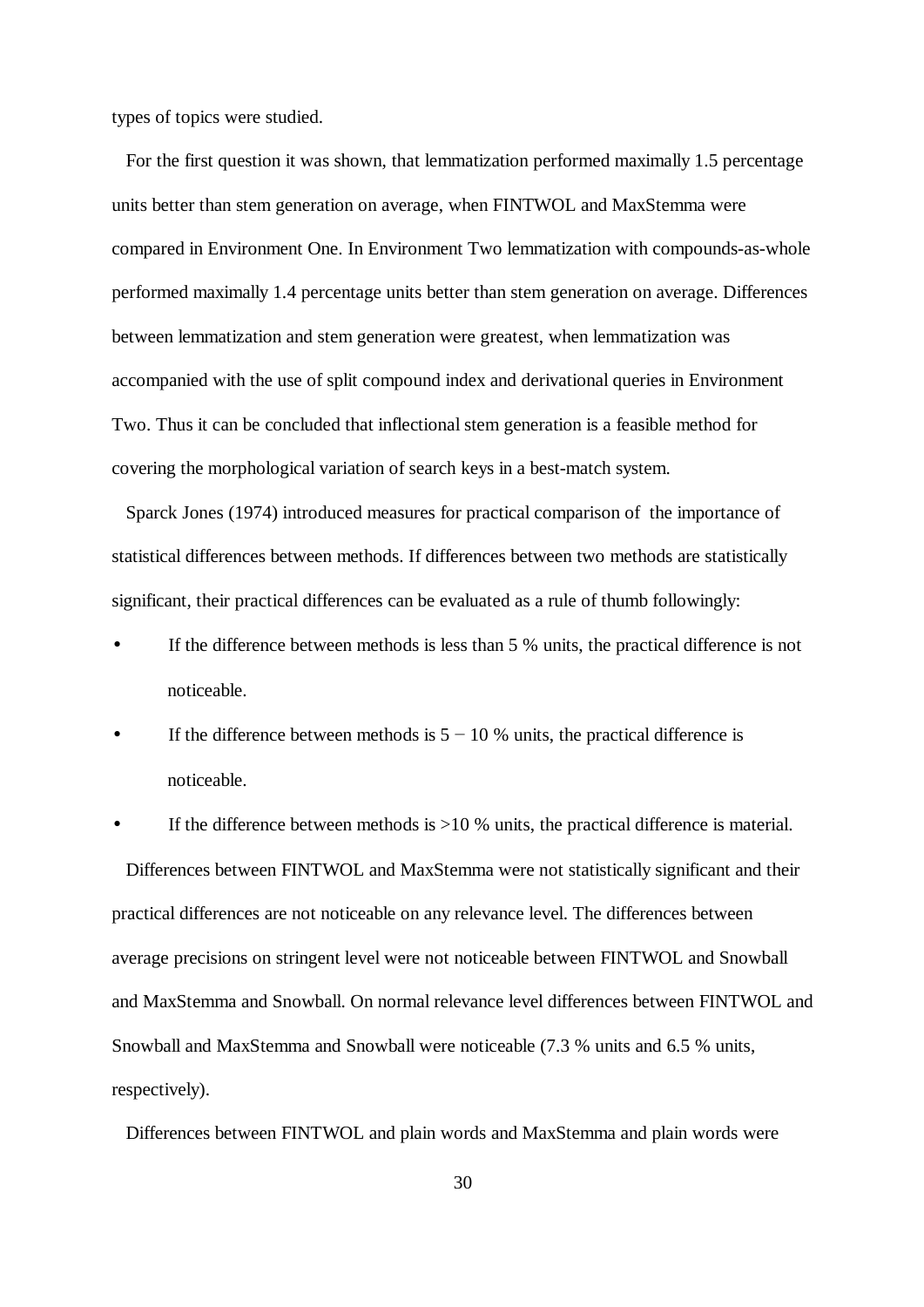material on stringent relevance level. On the same relevance level the difference between the stemmer and plain words was noticeable.

On normal relevance level, the differences between FINTWOL and plain words and MaxStemma and plain words were material. The difference between Snowball and plain words on this relevance level was noticeable.

 In Environment Two differences between FINTWOL and Finstems were not noticeable on any relevance level. In a more detailed analysis of topics by their content, only geographically oriented queries had noticeable differences between LEMS2 and INFL1 and LEMS2 and INFL2.

Is a stemmer, then, a realistic alternative to handling Finnish morphology for IR? Mayfield and McNamee (2003) report their experiments on CLEF 2002 collection with eight different languages. The languages include also Finnish and their tested methods include the Snowball stemmer, plain words and different types of n-grams. They get their best results for Finnish with 4-grams. Snowball works worse than 4-grams, but it is the second best method for Finnish and the stemmer gets over 10 % units better average results than in our study. However, the findings are not comparable across test collections.

Tomlinson (2003) shows results for nine languages at CLEF 2003. His basic comparison is between lexical and algorithmic stemming. The retrieval system used is based on the vector space model (Tomlinson, 2002, 2003). For Finnish the best results were achieved with the lexical stemmer using full lexicons, which are not described in more detail. Algorithmic stemming (Snowball) performs about  $5 - 15$  % units worse than lexical stemming, but clearly better than no stemming at all (difference varying from ca.  $3 - 14$  % units between Snowball and no stemming).

Airio and others (2003) studied the use of Snowball stemmer as an indexing method in their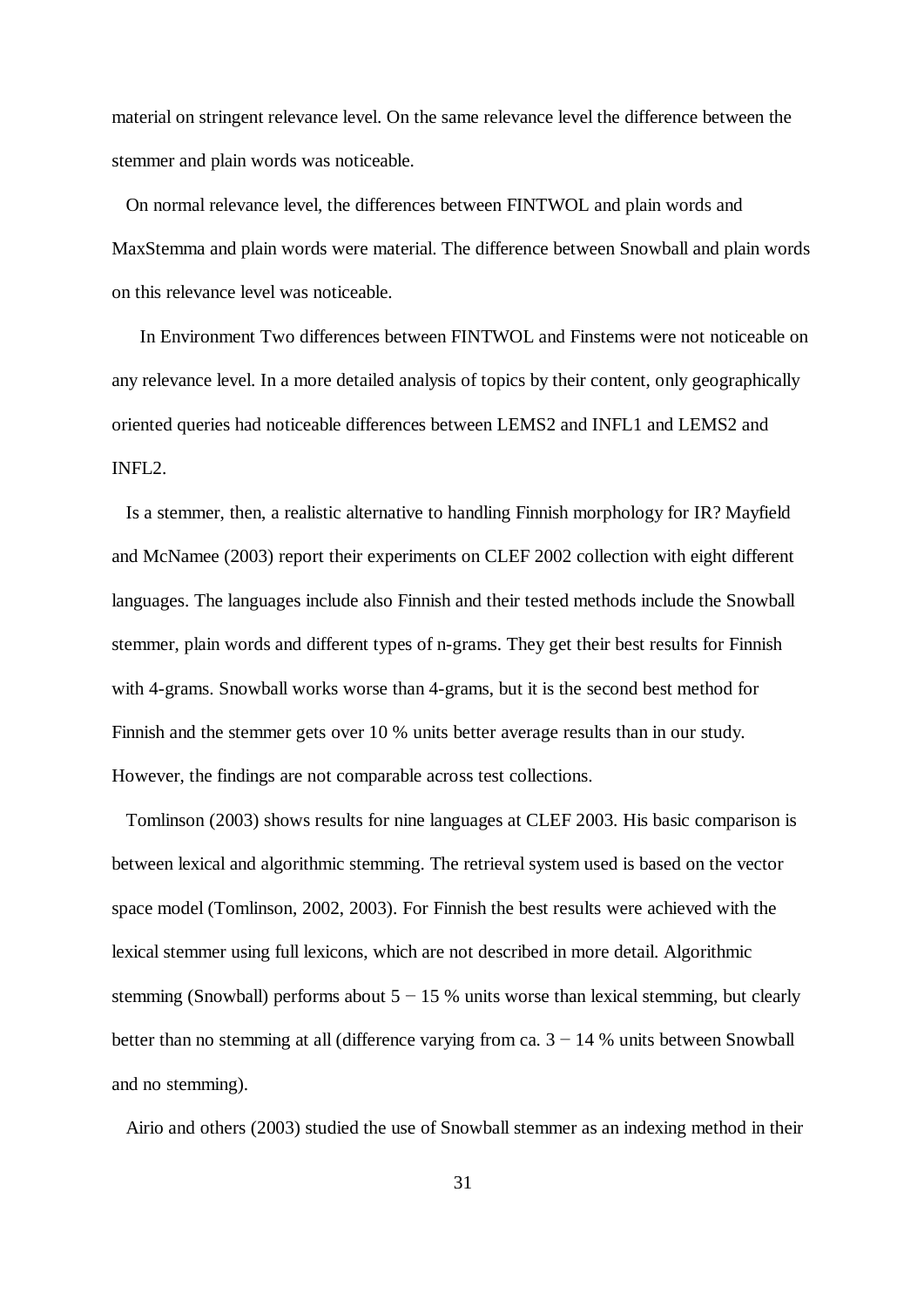CLEF experiment. Their conclusion was that indexing with Snowball was not a good method for CLIR purposes. The performance of the stemmed indexes of Finnish material was about 15 % units lower than results with morphological lemmatization.

Earlier stemming has not been really used for Finnish IR. Considering Snowball's origin and stemming style (suffix stripping, which is not very suitable for a heavily inflected language, cf. Frakes, 1992, Pirkola, 2001) its performance is better than expected although clearly below the performance of lemmatization and stem generation. It is possible, that a well-done linguistically motivated stemmer could be enough for handling the morphology of Finnish for IR purposes. For example in Kraaij and Pohlman (1996) and Braschler and Ripplinger (2003) several different types of stemmers are introduced for Dutch and German and some of them are fairly sophisticated, while their analysis is based on large dictionaries and is also linguistically motivated. Such a program is also Krovetz' stemmer (2000). It is thus reasonable to assume that a more sophisticated stemmer for Finnish would also perform better. However, the demarcation line between a stemmer and a lemmatizer would be hard to draw if the stemmer is using full dictionaries, as mentioned in the *Methods* section.

A baseline of plain words was also used in this study. In Mayfield and McNamee's (2003) study plain words get performance levels that are over 20 % on average, which is about 63 % of the best average result with n-grams. Tomlinson (2003) achieves as high average precision as 30.1 % with plain words, which is about 54 % of the best average results. Our best average precision for plain words was 18.9 % on normal relevance level. In a morphologically complex language such as Finnish even these levels sound somehow surprising. One may assume, that the explanation of this phenomenon is a known linguistic property of texts. Although Finnish nouns have theoretically some 2200 different forms, only a fraction of them occur in running text (Karlsson, 1986, 1983). Most of the existing forms are the same case forms, usually the so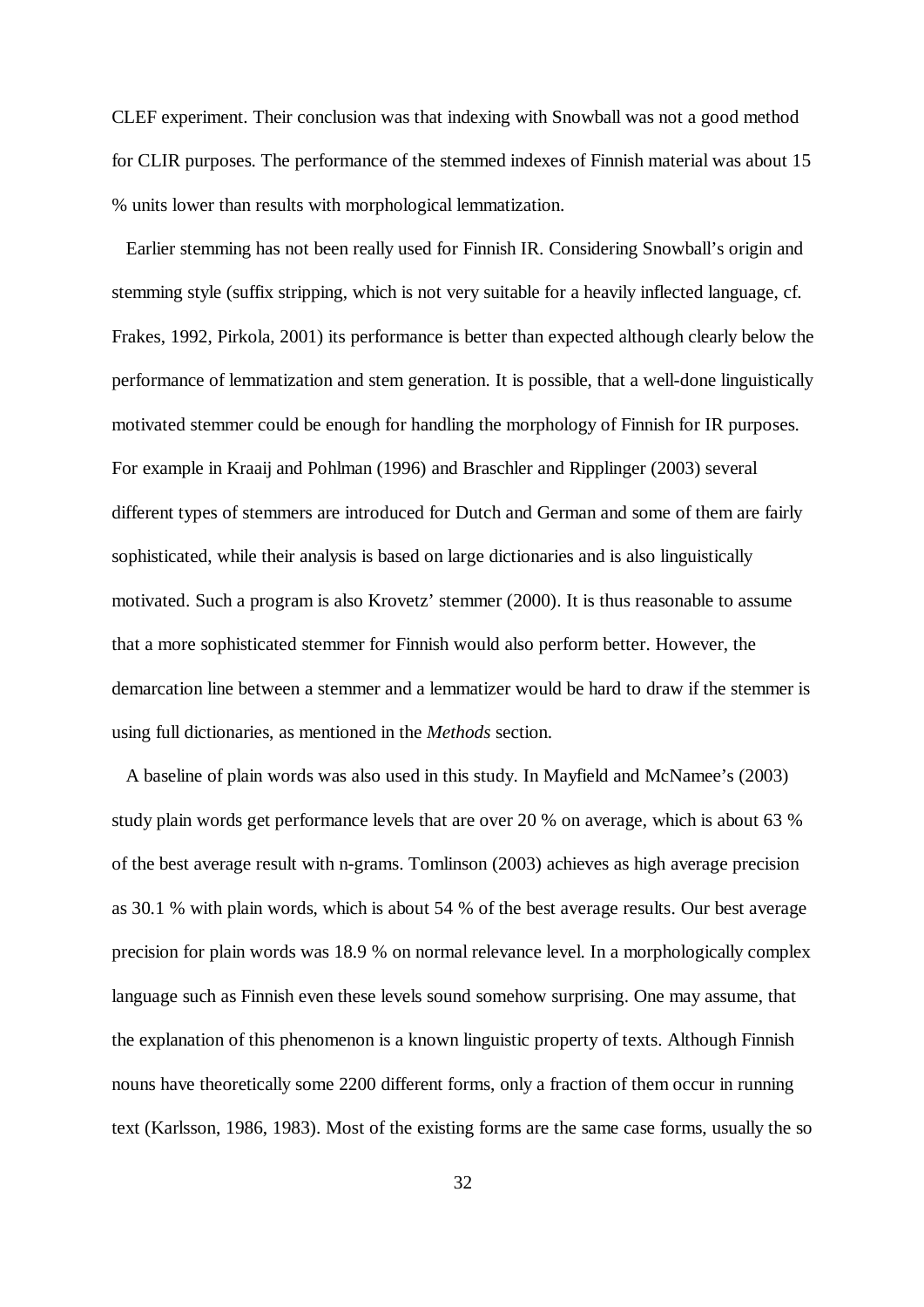called grammatical function cases. Different case forms occur also due to the semantics of the word: e.g. words denoting to places occur mostly in nominative and locative cases etc. Usually the base word form and some case forms of it occur in the same texts. Thus even a plain unprocessed topic word given as a query word gives reasonable query results. Also the conjunctional effect of a set of query words may be an explaining factor; the sum effect of the different query words tends to filter out irrelevant hits and boost performance somewhat.

We can also compare these methods on a more general level. Three kinds of benefits are usually associated with different types of morphological processing of words in IR (Harman, 1991). Shortly put they are as follows:

- ease of use for the user (the morphology of query words is taken care of by the retrieval system),
- storage savings (smaller indexes when lemmatization or stemming is used), and
- improved retrieval performance.

Table XI compares different methods of the present study along these dimensions. It depends pretty much on one's preferences, which factor should be given most salience. If one graded these factors so that improved retrieval would be the most important (3 points), ease of use second (2) and storage savings third (1), we would get the first score in the SUM column. Another score (in parentheses) is based on grading ease of use (3), improved retrieval (2) and storage savings (1).

**Table XI.** Benefits of different methods compared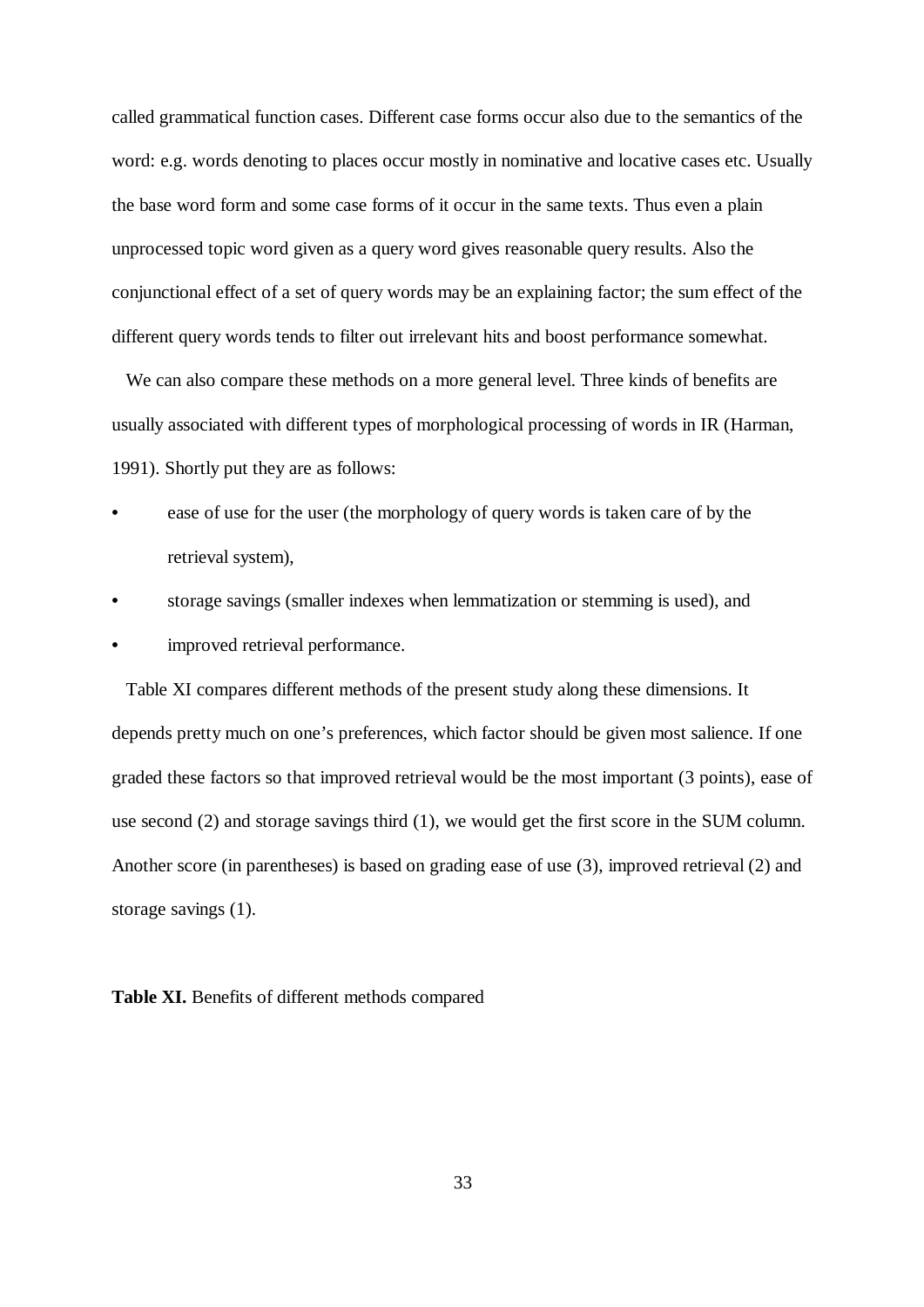| <b>Method</b>   | Ease of use | storage savings | improved retrieval<br>performance | <b>Sum</b> |
|-----------------|-------------|-----------------|-----------------------------------|------------|
| lemmatization   | Yes         | Yes             | Yes                               | 6(6)       |
| stem generation | Yes         | N <sub>o</sub>  | Yes                               | 5(5)       |
| stemming        | Yes         | Yes             | No?                               | 3(4)       |
| plain words     | Yes         | N <sub>o</sub>  | N <sub>o</sub>                    | 2(3)       |

On a whole, lemmatization gets the best score. Factors diminishing the usability of lemmatization can be also listed, and they are:

- need of a large lexicon, that needs updating,
- unknown words that cannot be processed while they are not in the dictionary of the lemmatizer (e.g. different types of proper names), and
- a longer implementation time, if the language does not already have a lemmatizer (compared with implementation of a stem generation and stemming program).

Lemmatizing performs somewhat better than stem generation, and it uses smaller indexes, runs faster and does not use system resources as much as the stem process with the rather resource consuming simulation of keyword truncation. Still stem generation has its benefits: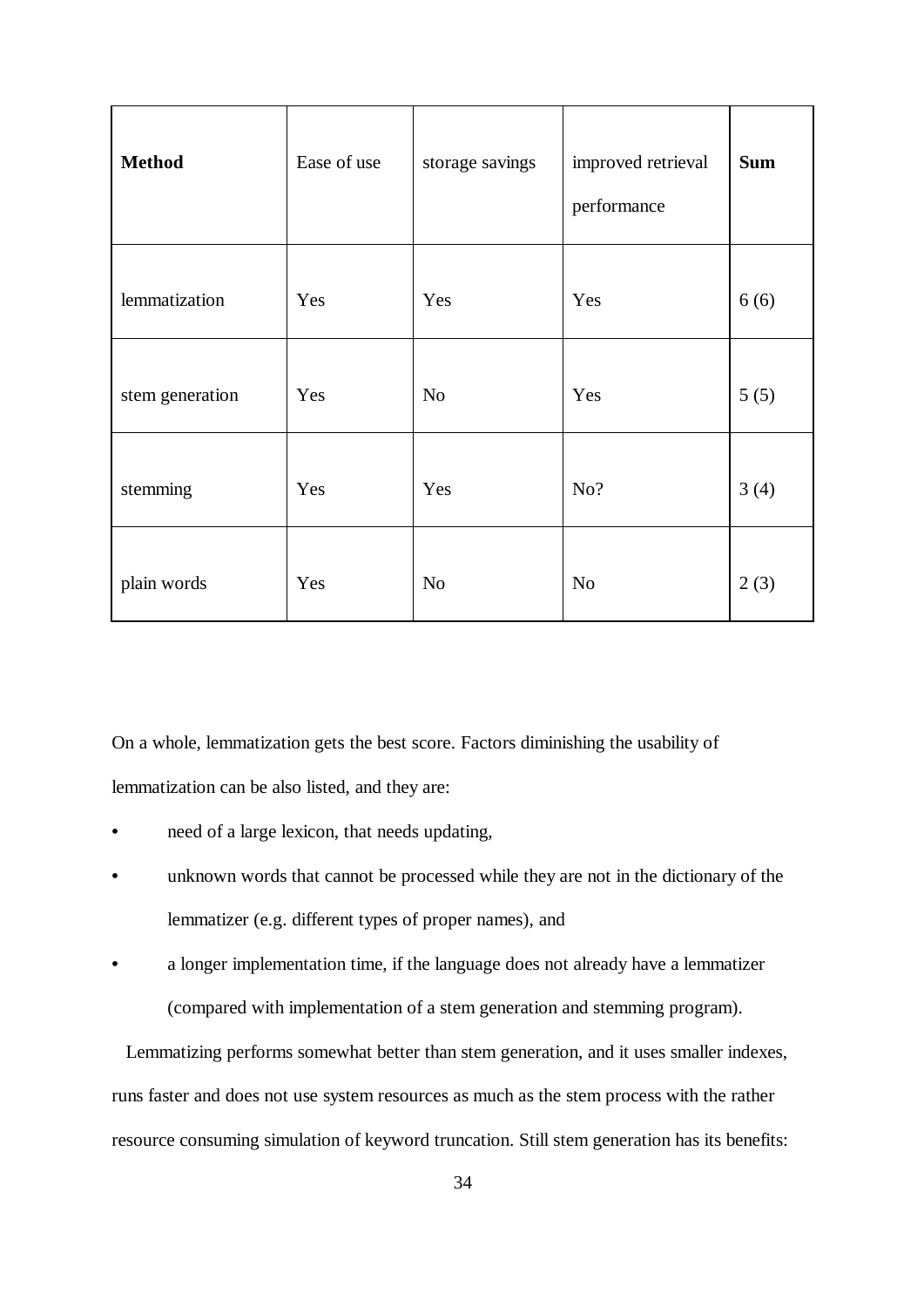the implementation of a stem generation program with no large lexicons is quite easy and fast. Making of the indexes is also straightforward: no special index entry runs are needed, as texts can be indexed as running words.

Thirdly, the simulation of truncation seems to be feasible in a best-match system. Although the topics of TUTK were rather long and resulted in very long queries, runtimes were still manageable, at least for a laboratory system. The gain achieved by longer response times is however 9.2 % units in average precision – the average difference between the average precision readings of the proposed method and using just plain words. Moreover, the performance is virtually as good as may be achieved by lemmatization. In a realistic query system, real user queries would not be this long and should not cause serious trouble. However, there would be many queries at the same time and this may be resource consuming.

### **Conclusion**

We have tested three different methods for handling the morphological variation of Finnish query words in a probabilistic IR environment. Also, queries with totally unprocessed query words were tried out.

The main results of this study were the following:

- Differences between stem generation and lemmatization were small and not statistically significant in Environment One; their practical differences were not noticeable on any relevance level. Only in individual queries there were greater differences.
- When lemmatization was enhanced with index using split compounds, best overall results were reached in Environment Two.
- The stemmer for Finnish performed reasonably well, although the stemmer was not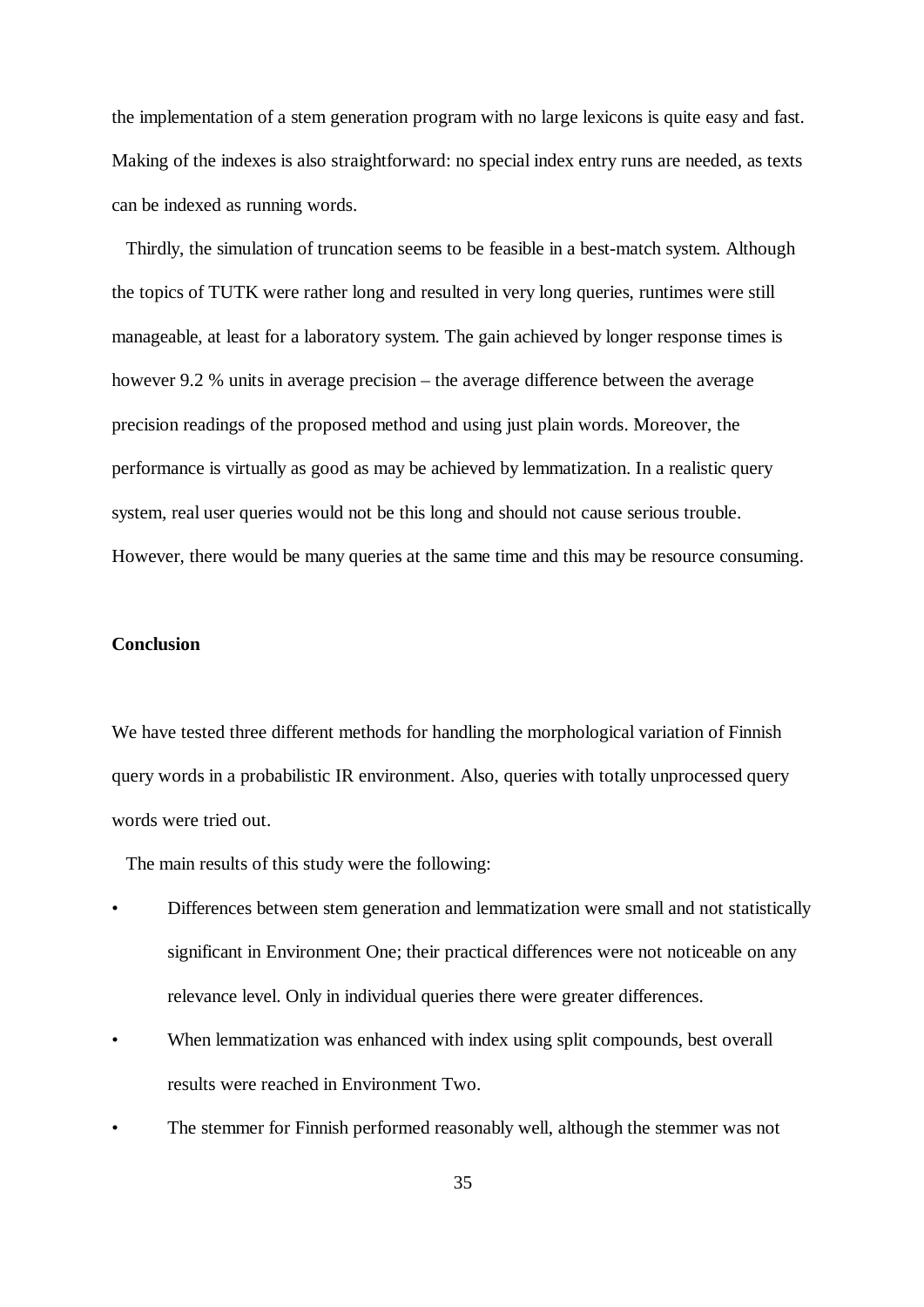optimal. Still the difference between the stemmer and lemmatization or stem generation was mostly statistically and practically significant.

• Plain unprocessed query words delivered a performance in the range of 48 to 58 % of the lemmatizer's performance which is more than one might expect due to the highly inflectional language (Finnish) used here; but still their use is not realistic for Finnish.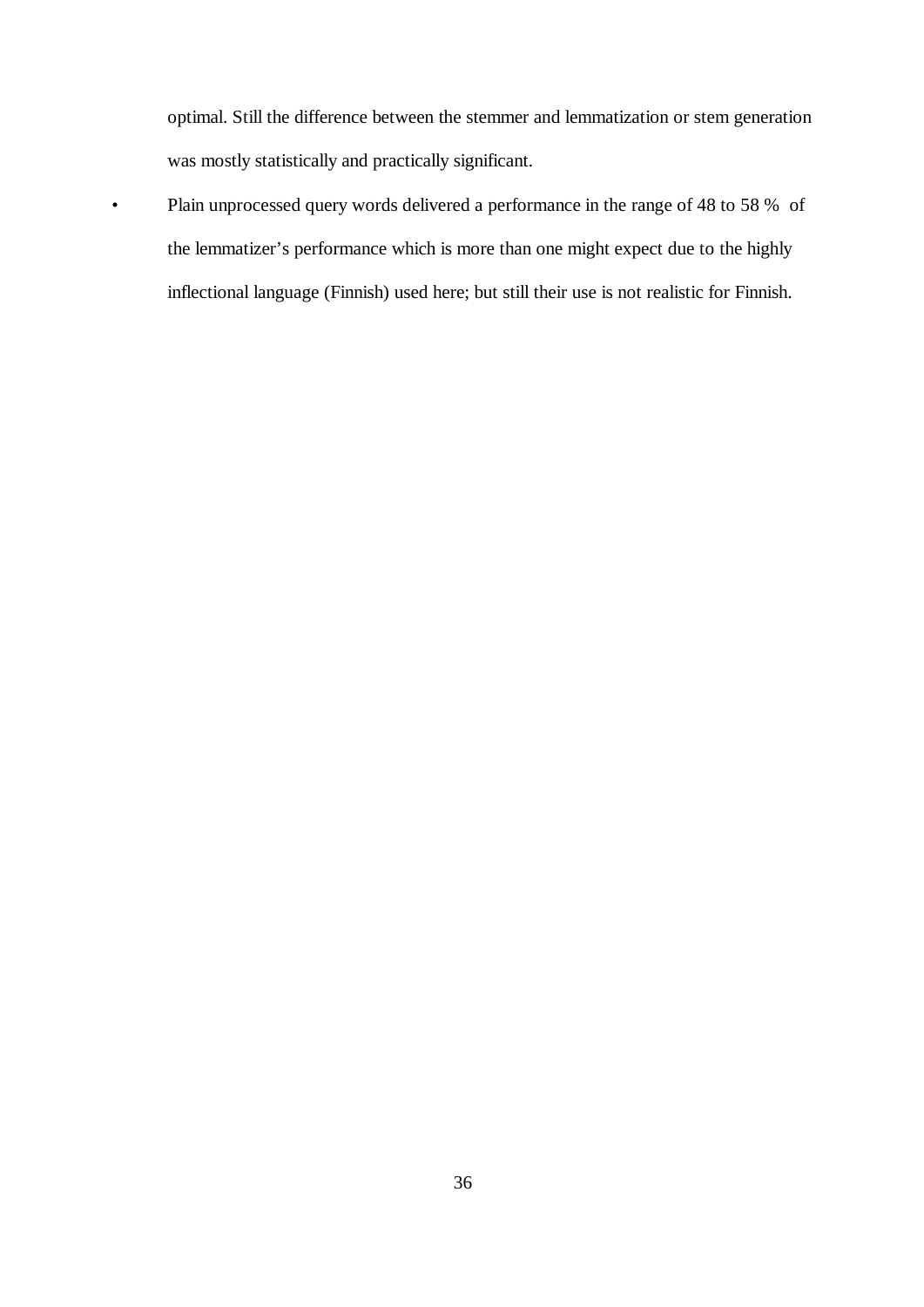[<sup>2</sup>]Snowball (Porter, 2001) is a language for defining stemmers. A stemmer for Finnish has been produced according to its ideas and based on linguistic description of Finnish. Algorithm of the stemmer is described on the web page *The Finnish stemming algorithm* (cf. references).

 $[^3]$  But as Porter (2001) mentions, stemming approaches are seldom purely algorithmic or dictionary-based. Usually even simple stemmers include exception lists "that are effectively mini-dictionaries".

### **Acknowledgements**

Thanks to Ms. Eija Airio from the Dept. of Information Studies at the University of Tampere for implementing the Unix scripts which automatize the query process in Environment One. Ph.D. Heikki Hyyrö from the Dept. of Computer Science at the University of Tampere and Mr. Heikki Keskustalo from the Dept. of Information Studies at the University of Tampere gave good hints on using the *time* command of Unix. We are also grateful to the FIRE research group for helpful comments.

The InQuery search engine was provided by the Center for Intelligent Information Retrieval

<sup>[&</sup>lt;sup>1</sup>] FINTWOL is an implementation of the two-level model for Finnish by Lingsoft ([http://www.lingsoft.fi\),](http://www.lingsoft.fi),) its original contribution is (Koskenniemi, 1983). Finstems derives from Koskenniemi (1985) and its present implementation is by Lingsoft.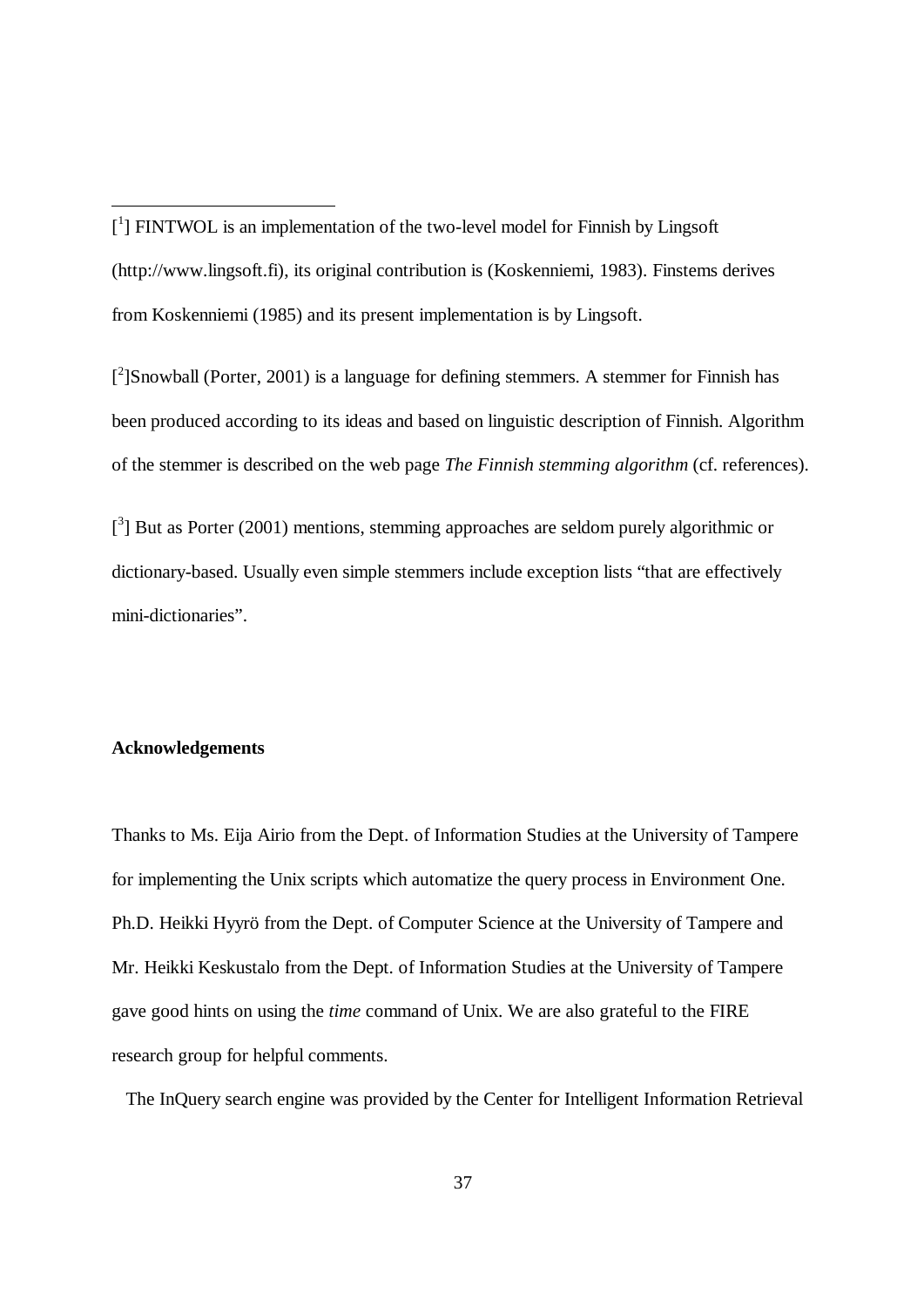at the University of Massachusetts, Amherst.

FINTWOL (morphological description of Finnish). Copyright © Kimmo Koskenniemi and

Lingsoft plc. 1983 – 1993.

Finstems Copyright © Kimmo Koskenniemi and Lingsoft plc. 1983 – 1993.

### **References**

Abu-Salem, H., Al-Omari, M. and Evens, M. (1999), "Stemming Methodologies Over Individual Query Words for an Arabic Information Retrieval System", *Journal of the American Society for Information Science, Vol. 50 No. 6, pp. 524 – 529.* 

Airio, E., Keskustalo, H., Hedlund T. and Pirkola, A. (2003), "Multilingual Experiments of UTA at CLEF 2003. The impact of different merging strategies and word normalizing tools", in Peters, C. and Borri, F. (eds.) *Results of the CLEF 2003 Evaluation Campaign*, Cross-Language Evaluation Forum, Italy, pp.  $13 - 18$ .

Alemayehu, N. and Willet, P. (2003), "The effectiveness of stemming for information retrieval in Amharic", *Program*, Vol. 37 No. 4, pp.  $254 - 259$ .

Alkula, R. (2000), *Merkkijonoista suomen kielen sanoiksi.* Acta Universitatis Tamperensis 763, available at <http://acta.uta.fi/pdf/951-44-4886-3.pdf> (accessed March  $31<sup>st</sup> 2004$ ).

Alkula, R. (2001), "From Plain Character Strings to Meaningful Words: Producing Better Full Text Databases for Inflectional and Compounding Languages with Morphological Analysis Software", *Information Retrieval*, Vol. 4, pp.  $195 - 208$ .

Baeza-Yates, R. and Ribeiro-Neto, B. (1999), *Modern information retrieval*, ACM Press, New York.

Blåberg, O. 1994. *The Ment Model – Complex States in Finite State Morphology*, Reports from Uppsala University, Dept. of Linguistics. RUUL 27.

Braschler, M. and Ripplinger, B. (2003), "Stemming and Decompounding for German Text Retrieval", in *Advances in Information Retrieval*. 25<sup>th</sup> European Conference on IR Research. ECIR 2003, Pisa, Italy, pp.  $177 - 192$ .

Broglio, J., Callan, J., Croft, B. and Nachbar, D. (1995), "Document Retrieval and Routing Using the INQUERY System", in *Proceedings of the Third Text Retrieval Conference (TREC-3*), Gaithesburg, MD: National Institute of Standards and Technology, special publication 500-225, pp.  $29 - 38$ .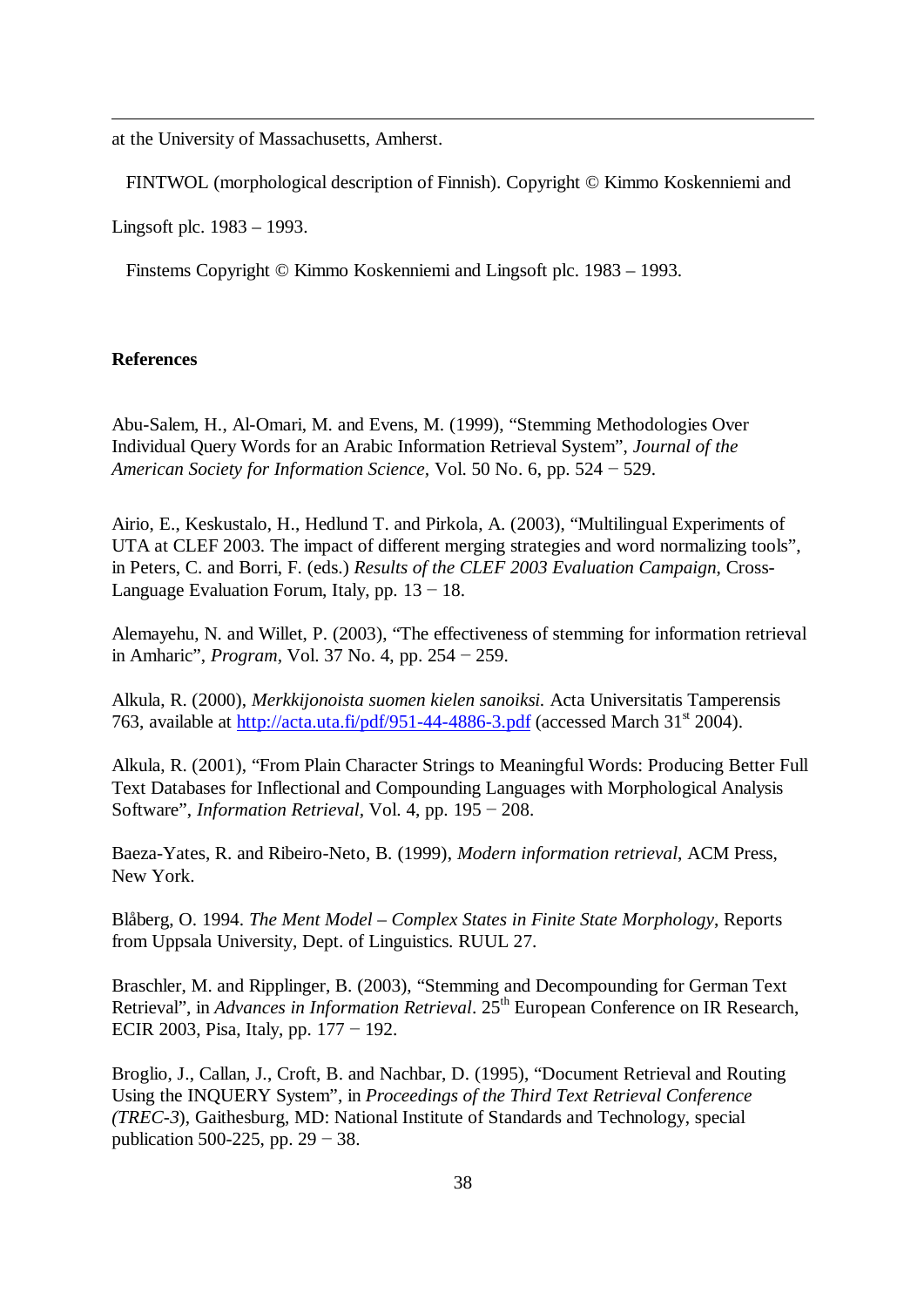Callan, J., Croft, B. and Harding, S. (1992), "The INQUERY Retrieval System", in *Proceedings of the Third International Conference on Databases and Expert Systems Applications*, Berlin: Springer Verlag, pp.  $78 - 84$ .

Conover, W.J. (1980), *Practical Nonparametric Statistics*, 2<sup>nd</sup> edition, John Wiley and Sons, New York.

Frakes, W. (1992), "Stemming Algorithms", in Frakes, W. and Baeza-Yates, R. (eds.), *Information Retrieval. Data Structures and Algorithms*, Prentice Hall, pp.  $131 - 160$ .

Friedl, J.E.F. (1997), *Mastering Regular Expressions*. O'Reilly & Associates, Inc.

Harman, D. (1991), "How effective is Suffixing?", *Journal of the American Society for Information Science,* Vol. 42 No. 1, pp.  $7 - 15$ .

Hull, D. (1996), "Stemming Algorithms: a Case Study for Detailed Evaluation", *Journal of the American Society for Information Science, Vol. 47 No. 1, pp. 70 – 84.* 

Jacquemin, C. and Tzoukerman, E. (1999), "NLP for term variant extraction: synergy between morphology, lexicon, and syntax", in Strzalkowski, T. (ed.), *Natural Language Information Retrieval*, Kluwer Academic Publishers, Dordrecht, pp. 25 – 74.

Jansen, B., Spink, A. and Sarasevic, T. (2000), "Real life, real users, and real needs: a study and analysis of user queries on the web", *Information Processing and Management,* Vol. 36, pp. 207 – 227.

Jäppinen, H. and Ylilammi, M. (1986), "Associative Model of Morphological Analysis: an Empirical Inquiry", *Computational Linguistics,* Vol. 12 No. 4, pp. 257 – 272.

Karlsson, F. (1983), *Suomen kielen äänne- ja muotorakenne*. Wsoy, Helsinki.

Karlsson, F. (1986), "Frequency Considerations in Morphology", *Zeitsschrift für Phonetik, Sprachwissenschaft und Kommunikationsforschung,* Vol*.* 39 No. 1, pp. 19 – 28.

Kekäläinen, J. (1999), *The Effects of Query Complexity, Expansion and Structure on Retrieval Performance in Probabilistic Retrieval*. Acta Universitatis Tamperensis 678.

Kettunen, K. (1991a), "Doing the Stem Generation with Stemma", in J. Niemi (ed.), *Papers from the Eighteenth Finnish Conference of Linguistics*. Kielitieteellisiä tutkimuksia, Joensuun yliopisto, N:o 24, 1991, pp. 80 – 97

Kettunen, K. (1991b), "Stemma, a Robust Noun Stem Generator for Finnish", *Humanistiske Data* No. 1, pp. 26 – 31.

Koskenniemi, K. (1985), "FINSTEMS: a Module for Information Retrieval", in Karlsson, F.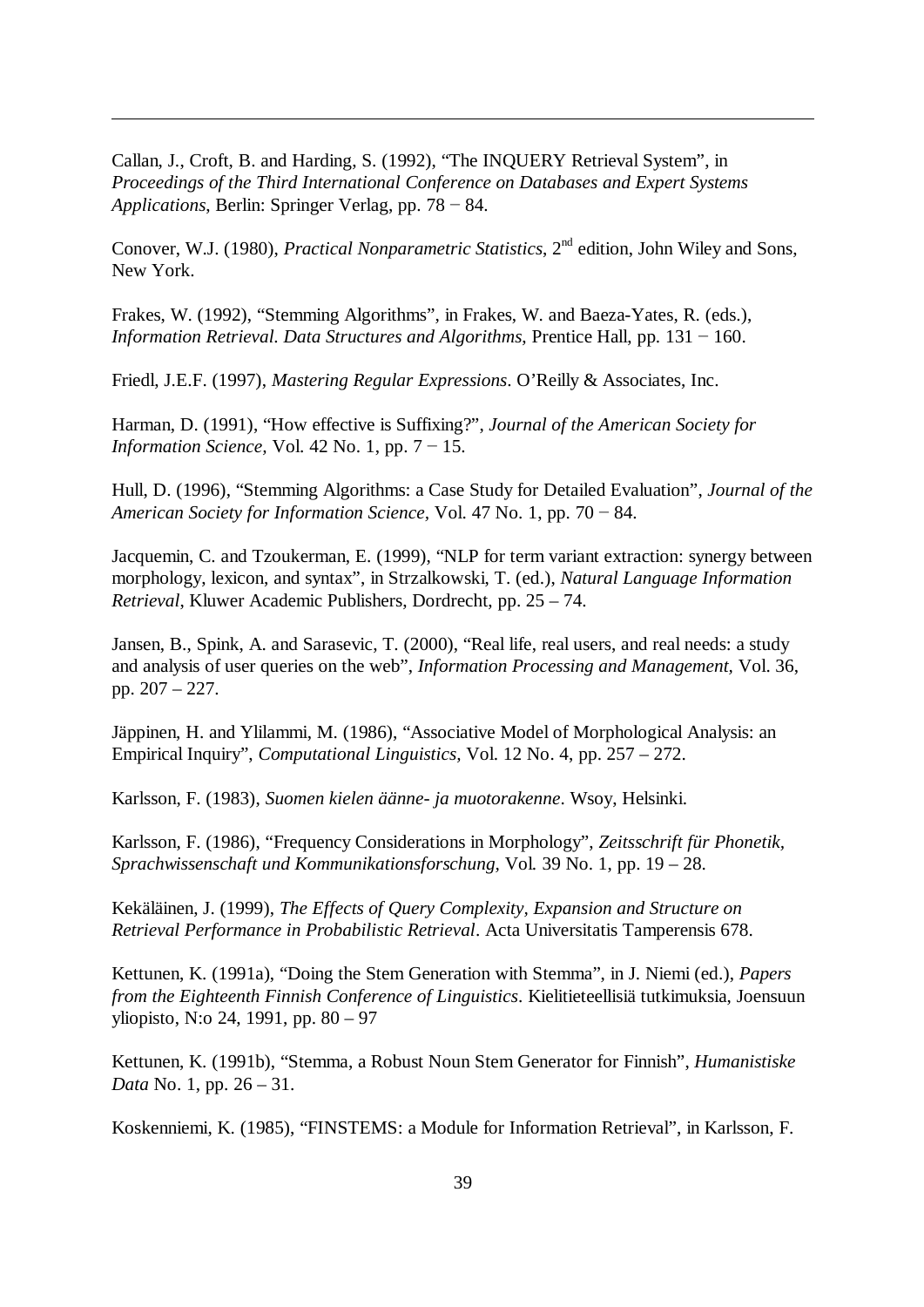(ed.), *Computational morphosyntax*. Report on research 1981 - 84. Publications of the Department of General linguistics, University of Helsinki. No. 13., pp. 81 – 92.

Koskenniemi, K. (1983), *Two-Level Morphology: a General Computational Model for Wordform Recognition and Production*. Publications of the Department of General linguistics, University of Helsinki. No. 11.

Kraaij, W. and Pohlmann, R. (1996), "Viewing stemming as recall enhancement", in Frei, H.- P., Harman, D., Schäuble, P. and Wilkinson, R. (eds.) *Proceedings of the 19th Annual International ACM SIGIR Conference on Research and Development in Information Retrieval*, (SIGIR '96), ACM Press, pp.  $40 - 48$ .

Krovetz, R. (2000), "Viewing morphology as an inference process", *Artificial intelligence,* Vol. 118, pp.  $277 - 294$ .

Kunttu, T. (2003), *Perus- ja taivutusmuotohakemiston tuloksellisuus todennäköisyyksiin perustuvassa tiedonhakujärjestelmässä.* Informaatiotutkimuksen pro gradu -tutkielma. Informaatiotutkimuksen laitos, Tampereen yliopisto. (M.Sc. Thesis, University of Tampere, Dept. of Information Studies).

Lovins, J. (1968), "Development of a stemming algorithm", *Mechanical Translation and Computational Linguistics*, Vol. 11, pp.  $22 - 31$ .

Matthews, P. H. (1991), *Morphology*, Second edition, Cambridge University Press.

Mayfield, J. and McNamee, P. (2003), "Single N-gram Stemming", in *Proceedings of Sigir2003*, The Twenty-Sixth Annual International ACM SIGIR Conference on Research and Development in Information Retrieval, pp.  $415 - 416$ .

Pirkola, A. (2001), "Morphological Typology of Languages for IR", *Journal of Documentation*, Vol. 57 No. 3, pp.  $330 - 348$ .

Popovič, M. and Willet, P. (1992), "The effectiveness of Stemming for Natural-Language Access to Slovene Textual Data", *Journal of the American Society for Information Science,* Vol. 43 No. 5, pp.  $384 - 390$ .

Porter, M. (1980), "An Algorithm for Suffix Stripping", *Program*, Vol. 14, pp.  $130 - 137$ .

Porter, M. (2001), "Snowball: A language for stemming algorithms", available at <http://snowball.tartarus.org/texts/introduction.html> (accessed Nov. 28, 2003).

Schinke, R., Greengrass, M., Robertson, A. and Willet, P. (1996), "A Stemming algorithm for Latin text databases", *Journal of Documentation*, Vol. 52 No. 2, pp.  $172 - 187$ .

Sever, H. and Bitirim, Y. (2003), "FindStem: Analysis and Evaluation of a Turkish Stemming Algorithm", in Nascimento, M., Moura, E. and Oliveira, A. (eds.), *String Processing and*